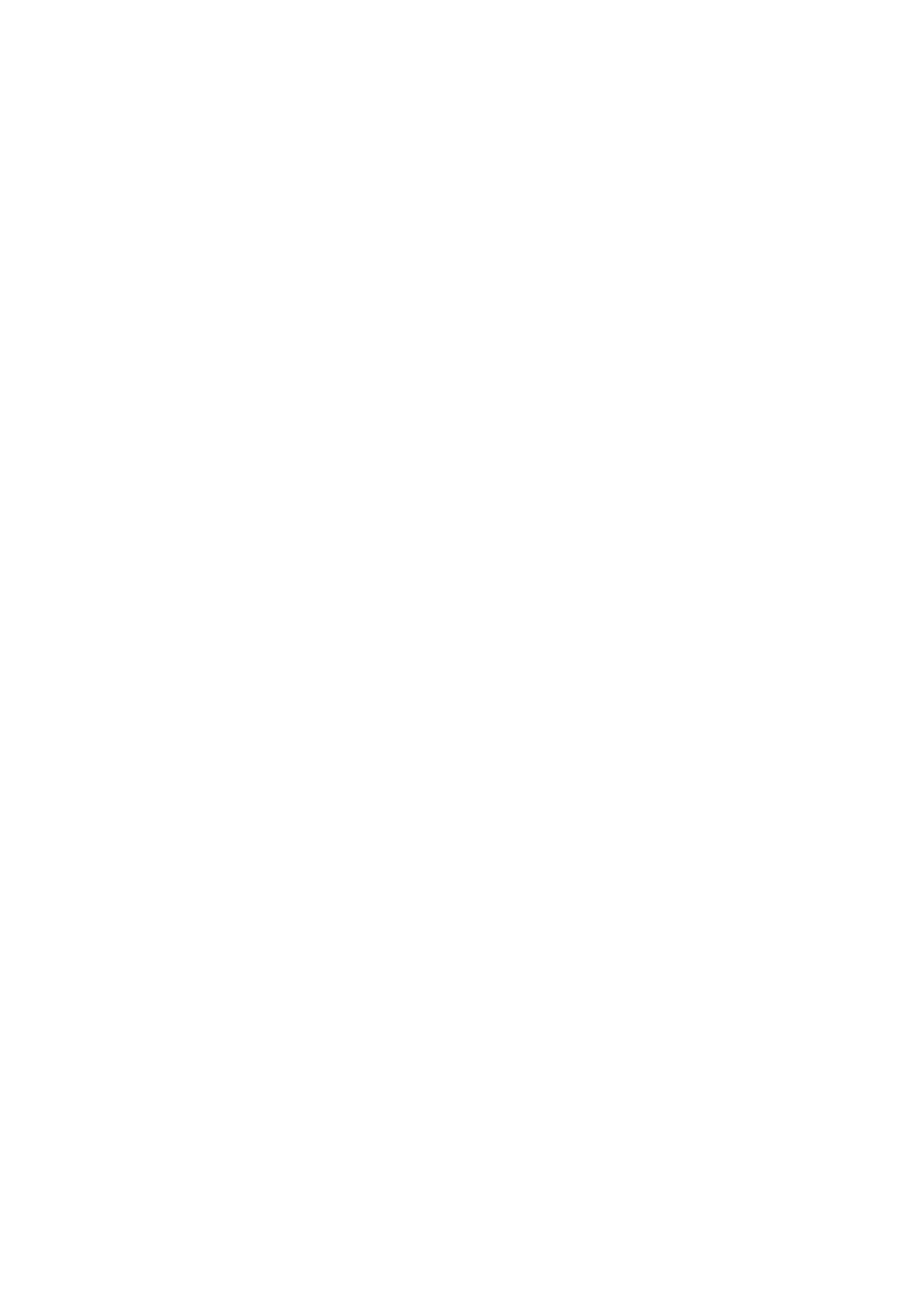## *Hansenula anomala* **versus** *Meyerozyma guilliermondii* **in inhibition of** *Enterobacteriaceae* **and evaluation of maize storages in Cameroon**

*Oleana Hedman* 

| Supervisor:                  | Matilda Olstorpe at the Department of Microbiology, Swedish<br>University of Agricultural Sciences (SLU), Uppsala, Sweden                     |
|------------------------------|-----------------------------------------------------------------------------------------------------------------------------------------------|
| <b>Assistant Supervisor:</b> | Aziwo T. Niba at the Department of Animal Production, Faculty<br>of Agriculture and Agricultural Sciences, University of Dschang,<br>Cameroon |
| Examiner:                    | Volkmar Passoth                                                                                                                               |

**Credits:** 15 hec **Level:** First cycle, G2E **Course title:** Självständigt arbete i livsmedelsvetenskap **Course code:** EX0669 **Programme/education:** Food science (Livsmedel)

**Place of publication: Uppsala Year of publication:** 2011 **Title of series: no:** ISRN: SLU-MIKRO-EX - 11/7-SE: 2011:7 **ISSN:** 1101-8151 **Online publication:** http://stud.epsilon.slu.se

**Key Words:** *Hansenula anomala, Meyerozyma guilliermondii, Enterobacteriaceae*, biocontrol, storage, Cameroon



Swedish University of Agricultural Sciences The Faculty of Natural Resources and Agricultural Sciences Uppsala BioCenter Department of Microbiology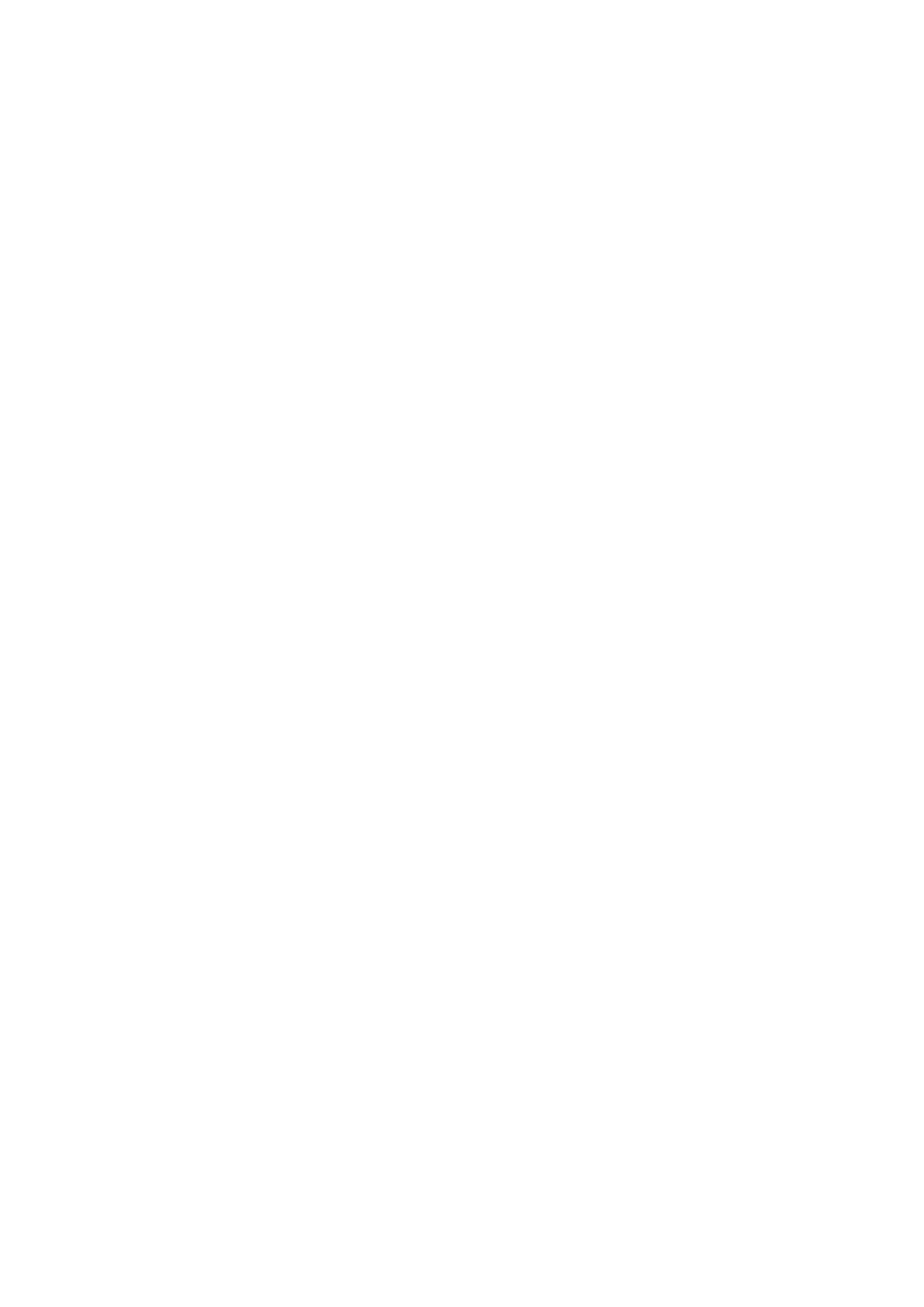## **Abstract**

In sub-Saharan Africa post-harvest losses constitute a major problem. In order to preserve food and feed in a safe and sustainable way new methods need to be investigated and introduced. One system to preserve grain in a secure and energy saving way is by using a biocontrol organism. The yeast strain *Hansenula anomala* J121 is known to inhibit growth of moulds and bacteria from the *Enterobacteriaceae* family in stored cereal grain and is therefore regarded as a biocontrol organism.

In this study *H. anomalas* inhibitory effect on two *Enterobacteriaceae* species (*Salmonella enterica serovar paratyphi B* and *Escherichia coli*) commonly found in stored maize in Cameroon was compared with a local yeast isolate belonging to *Meyerozyma guilliermondii*. Maize was inoculated with *H. anomala/ M. guilliermondii*, *H. anomala/ M. guilliermondii* and *E .coli/S .enterica*, *E. coli/S. enterica* and a control

with no inoculation. The maize was then put in test tubes with lids penetrated by a syringe to simulate air leakage and incubated in the dark at room temperature (25 $\degree$ C) for 5  $\frac{1}{2}$  weeks.

No comparison could be made between the yeasts due to increases in log CFU/g maize of *Enterobacteriaceae* in all inoculations.

The study also explored the possibility of introducing a new storage system in Cameroon. Ten farmers in the Nforya-Bamenda (NB) area (North West region) and eight farmers in the Dschang (D) area (West region) were interviewed about their harvest, current problems during storage of maize and their openness to try a new storage system using a biocontrol organism. There were some differences in storage systems between the different areas but the most common way of preserving the maize was drying with smoke. The biggest problems in both areas were insects followed by lack of firewood in NB and transport in D. Farmers in NB were all open to try a new storage system whereas the farmers in D were more skeptical and had a lot of practical questions about the system.

During the interviews samples were taken from the farmers maize storages. The samples from NB were analyzed for the presence of

*Enterobacteriaceae*, yeasts, moulds and total number of aerobic bacteria in order to get an overview of the hygienic status. All storages were

contaminated with moulds (3.09-6.99 log CFU/g maize) and yeasts (2.96- 8.38 log CFU/g maize). Plates with aerobic bacteria were smeared and most plates with substrate selective for *Enterobacteriaceae* had odd dilutions due to contamination. No clear CFU counts could therefore be made. The samples from D were not analyzed due to lack of time.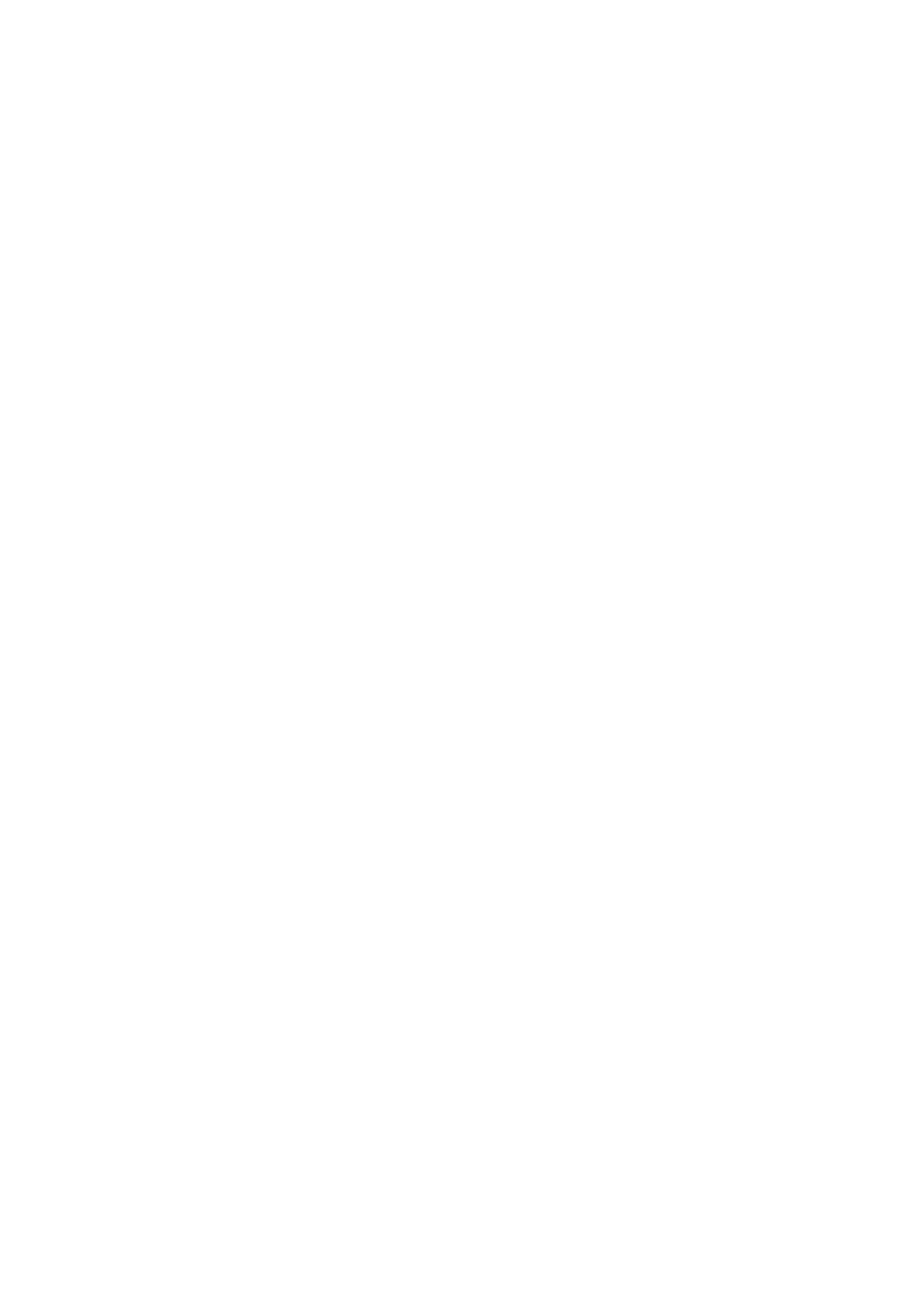# Contents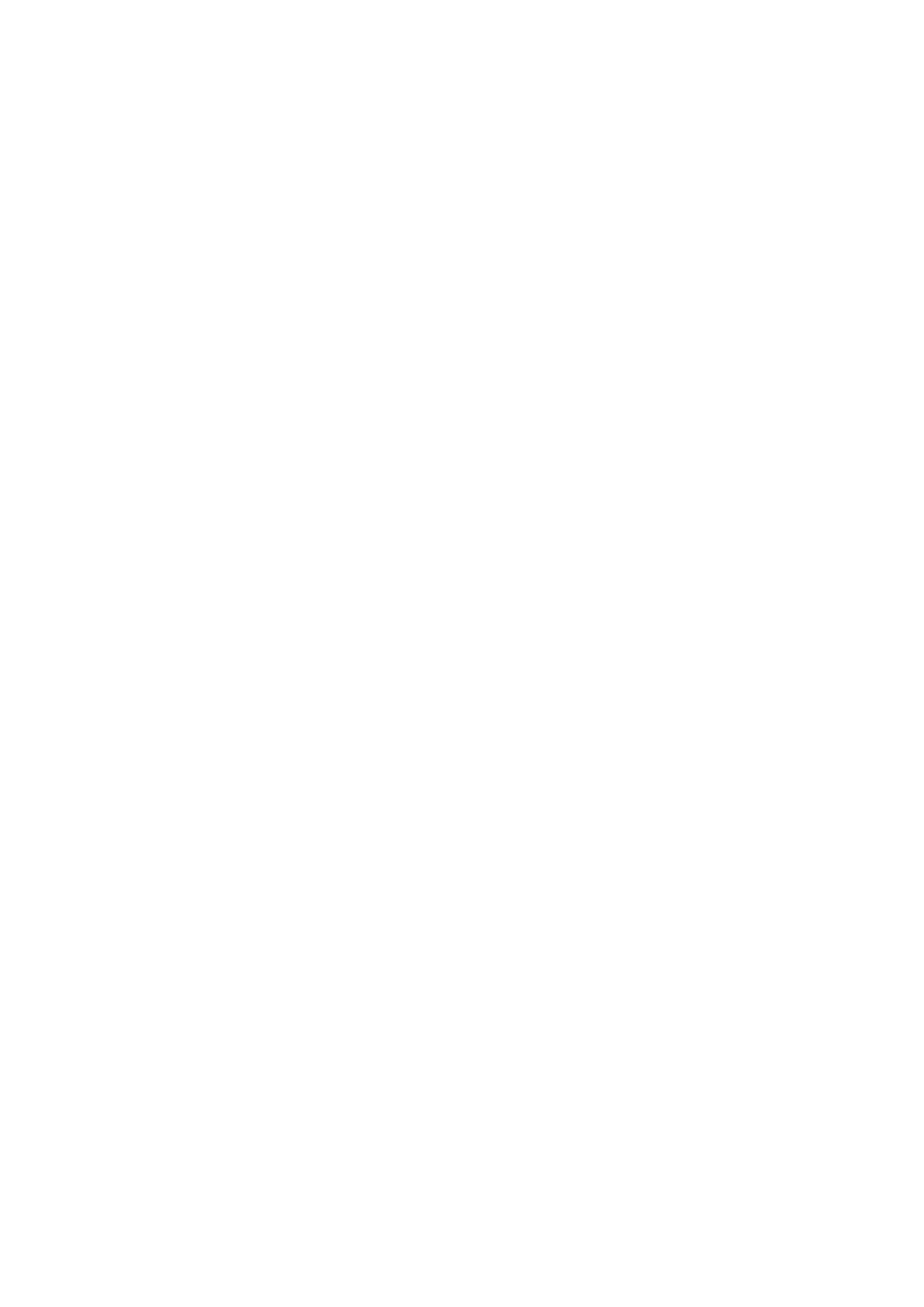## <span id="page-8-0"></span>**Introduction**

Providing food for the world's growing population has been and continues to be a big challenge. In the year 2050 an estimated 9.1 billion people will populate the earth. Most of the population growth will be in today's developing countries (FAO, 2009) which is why securing food supplies in these parts of the world is crucial. There are many ways in which to accomplish this, one way is to improve storage of different crops and thereby minimize losses.

The base of the human diet is usually cereal grain. A report from FAO (1999) declared that humans get 50% of their energy and protein directly from it. By eating cattle that was fed cereal grain another 25% of our protein and energy needs can be covered.

One common way to preserve cereal grain is reducing the moisture content (MC) to 13 % to inhibit the growth of pathogenic and spoilage microorganisms such as bacteria and moulds (Jonsson & Pettersson, 2000). Drying cereal grain requires a lot of energy and is therefore not a very cost effective way of conserving the grain.

 In order to minimize the energy used when preserving cereal grain other methods have been developed. The grain can be harvested at a MC around 30%, put in an airtight container and fermented. This fermentation depends on a strong population of lactic acid bacteria (LAB) which decrease the pH and produce antimicrobial substances that inhibit growth of moulds and other spoilage microorganisms (Olstorpe & Passoth, 2011). If the MC is too low and there has been air leakage in the container the LAB will not have optimal growth conditions which easily leads to incomplete fermentation and unsafe grain. Since these are two frequent problems during fermentation, ways of improving the system have been investigated. Studies by Olstorpe et al. (2010a) in Sweden have shown that it is possible to use the yeast *Hansenula anomala* as a biocontrol organism controlling the microbial flora of stored moist grain. The strain *H. anomala* J121 was isolated from stored cereal grain in Sweden. Its characteristics and inhibitory effects on pathogenic and spoilage microorganisms have been studied for many years (Schnürer & Jonsson, 2011).

In sub-Saharan Africa, where storage with a biocontrol organism not yet has been introduced, 70% of a normal income comes from crop production (The World Bank, 2011) which means that crop losses have a huge impact on the household economy. Maize is an important staple crop in sub-Saharan Africa (Nuss &Tanumihardjo, 2010). In Cameroon, where the present study took place, the annual production of maize is 1.2 million tons which makes it the third biggest crop grown in the country and the mostly cultivated cereal grain (FAO, 2008). Two-thirds of Cameroons inhabitants consume maize regularly because of it being a relatively cheap crop.

Maize is not a very nutritious staple food, some of the essential amino acids such as tryptophan and lysine are absent and the minerals iron and iodine are deficient (Nuss &Tanumihardjo, 2010).

Studies have shown that the protein content increased as well as the value of the protein when inoculating grain with *P. anomala* in Sweden (Olstorpe et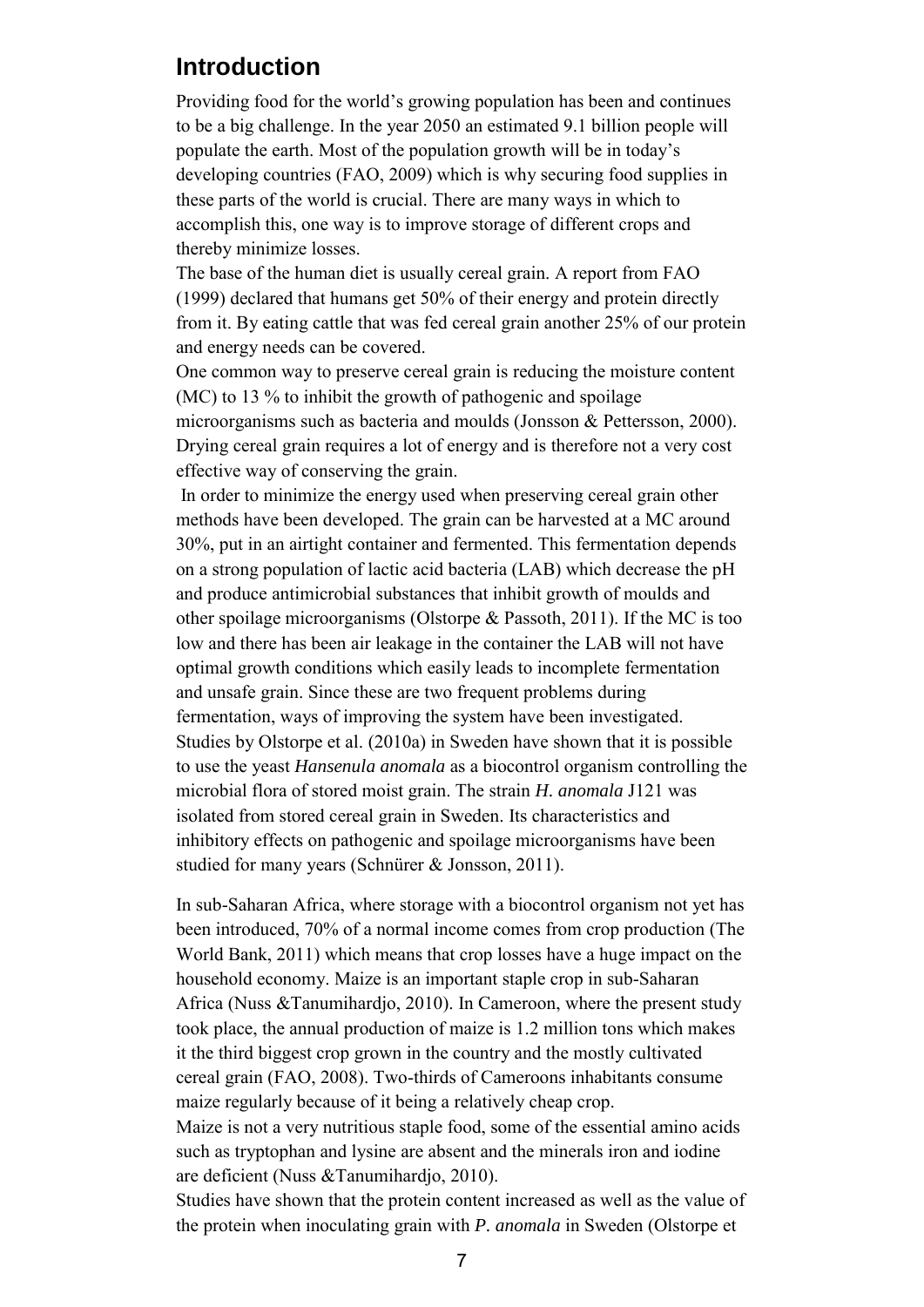al., 2010a). *H. anomala* has also been recorded to have a high phytase activity (Olstorpe et al., 2009). Phytic acid in maize binds up (chelates) calcium, zinc, and iron, three important minerals. With the help of phytase from *H. anomala* more of these minerals could become available. Even though the increase in protein value was not high enough for Swedish standards, together with the high phytase activity it could be a significant contribution to a nutritionally poor diet in a developing country such as Cameroon (Nuss & Tanumihardjo, 2010).

Bacteria belonging to the *Enterobacteriaceae* family have been detected in stored cereal grain (Lyberg et al., 2007). This family of bacteria contains several pathogens for example species of *Salmonella*, *Shigella* and *Escherichia*. Especially in developing countries, where health of humans and animals is not optimal in most cases, *Enterobaceriaceae* could be a problem. In fact as much as 70% of diarrheal cases in developing countries are associated with pathogens from food (Kimmons et al., 1999).Two studies, both made in Sweden, Olstorpe et al., (2010a) and Furman (2011) have shown that *H. anomala* can inhibit growth of bacteria from the *Enterobacteriaceae* family.

The present study was partly about investigating *H. anomalas* inhibitory effects on two species of *Enterobacteriaceae* commonly found in maize storages in Cameroon compared to a local yeast isolate (*Meyerozyma guilliermondii*). This yeast is mostly known as a biocontrol for fruits. Marginal inhibitory effects on mould growth on wheat have been observed in a model grain storage system (Schnürer &Jonsson, 2011) but possible inhibition of *Enterobacteriaceae* has never been studied. Another part was taking samples from different farms storages and make CFU counts of *Enterobacteriaceae*, yeasts, moulds and aerobic bacteria, to test for possible contaminations of the storages. During sampling of maize storages farmers where interviewed about their storage problems and willingness of trying a new storage system in order to explore their interest in using a biocontrol organism.

## <span id="page-9-0"></span>**Materials and Methods**

The methods consist of three different parts. The first part is a biocontrol test comparing *M. guilliermondii* with *H. anomala* in inhibitory effect on bacteria from the *Enterobaceriaceae* family. The second and third part consists of a hygienic evaluation of maize storages in the North West and West region of Cameroon and interviews with maize farmers.

All laboratory work was done at the Animal Health Laboratory, Department of Animal Production, Faculty of Agriculture and Agricultural sciences, University of Dschang, Dschang, Cameroon.

## <span id="page-9-1"></span>*Preparation of microorganisms*

*M. guilliermondii* and *H. anomala* were sent from the Department of Microbiology at the Swedish University of Agriculture (SLU), Uppsala, Sweden as cultures on Yeast extract Peptone Dextrose (YPD) medium. The composition of all media used in this lab can be found in appendix 1. Before inoculation the isolates were pure cultivated overnight in room temperature (25°C). *Salmonella enterica serovar paratyphi B* and *Escherichia coli* were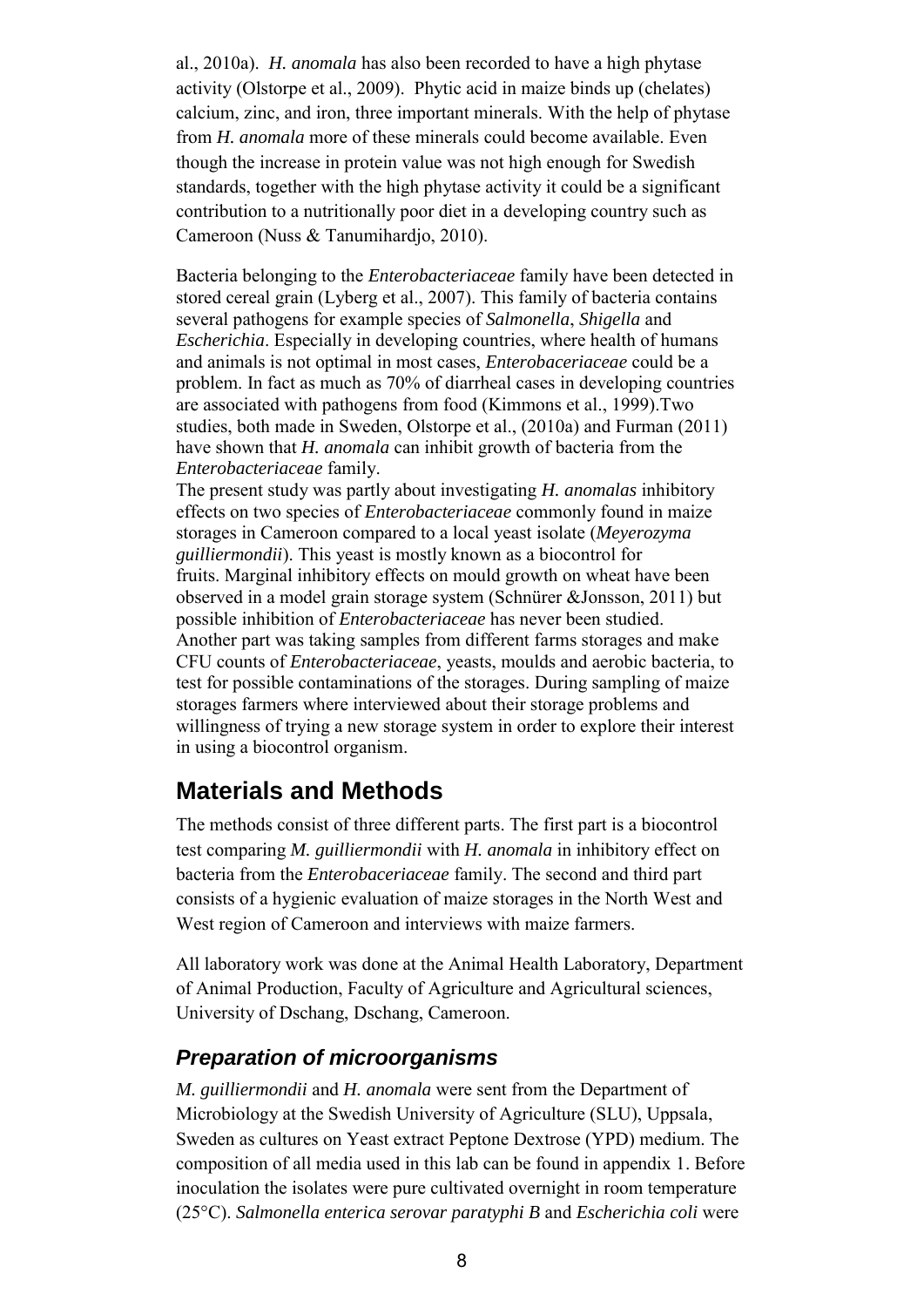originally obtained from the Pasteur Center (Institute Pasteur) in Yaoundé and were provided by Madamé Briget Katté at the University of Dschang, Cameroon. Both *Enterobacteriaceae* species had been stocked in tryptose broth and were pure cultivated overnight in 30°C before inoculation.

## <span id="page-10-0"></span>*Biocontrol*

## <span id="page-10-1"></span>**Hygiene analysis of maize used for biocontrol test**

Maize (3kg) was soaked for a week in boiled tap water (900 ml) to increase the MC to approximately 30 % which is average at early harvest. The exact MC was calculated by weighing a soaked triplicate of maize and let it stand in an oven at 75 °C for three days before weighing it again and calculating the difference, it was assumed that the weight then was constant. A triplicate of 20 g maize and 180 g peptone water was vigorously shaken for some time in stomacher bags before 10 ml was taken out and dilution series with peptone water were made. Dilutions were spread onto Dichloran Glycerol 18 % agar (DG18), YPD, Violet Red Bile Glucose agar (VRBG) and Tryptone Glucose Extract Agar (TGEA) according to recipes in appendix 1. Colony forming units (CFU)/g were calculated for moulds, yeasts, *Enterobacteriaceae* and aerobic bacteria on the different media after appropriate incubation times and temperature.

## <span id="page-10-2"></span>**Inoculation**

Maize was inoculated with approximately 10<sup>5</sup> CFU/g of only *H. anomala* and only *M. guilliermondii*, it was also inoculated with  $10^3$  CFU/g of only *S*. *enterica* and *E. coli*. The cell numbers were determined in two ways, first by the use of a Bürcker cell counting chamber and later (after inoculations) by CFU counts on specific substrates. Incubation times and media used for the specific microorganisms are shown in table 1. The determination of cell numbers by the Bürcker cell counting chamber was in some cases done one day before inoculations.

| Microorganism        |            | Media Incubation time<br>(days) | Incubation temperature<br>$(^\circ C)$ |
|----------------------|------------|---------------------------------|----------------------------------------|
| E. coli              | VRBG 1.5   |                                 | 30                                     |
| S. enterica          | $VRBG$ 1.5 |                                 | 30                                     |
| P. anomala           | YPD        | 2                               | $RT*(25)$                              |
| M.<br>guilliermondii | YPD        | 2                               | RT(25)                                 |

*Table 1. Incubation times, temperatures and specific substrates used before counting CFU* 

*\*RT = room temperature* 

Inoculated maize and a control sample were put into test tubes, approximately 10 g in each and a lid was put on with a syringe penetrating to simulate air leakage (Pettersson & Schnürer, 1995). In addition to the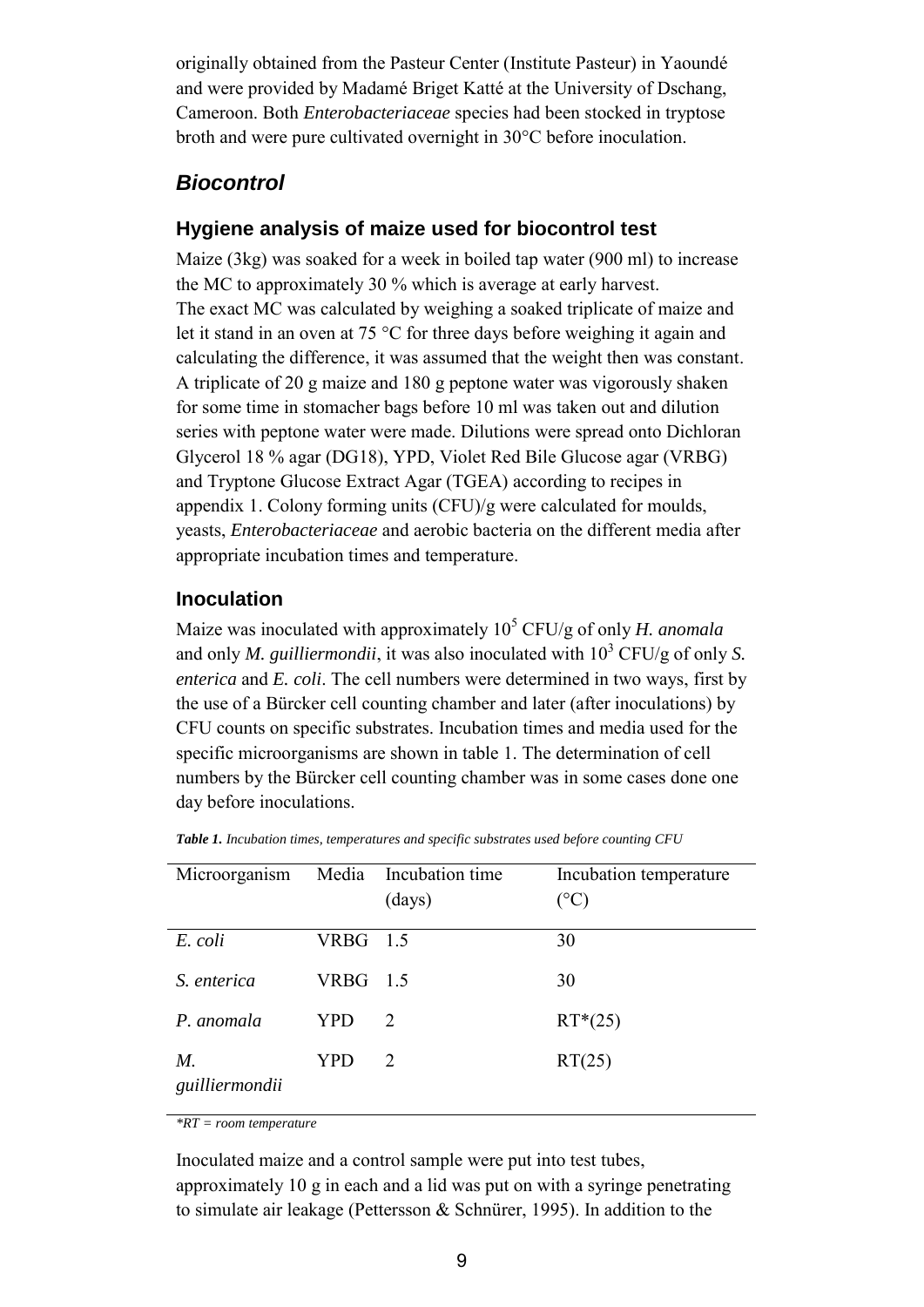above mentioned inoculations combined inoculations were made as shown in table 2. These inoculations were also put into the same type of test tubes. All tests were made as triplicates. The test tubes were incubated in the dark at 25°C for 5 ½ weeks. The concentrations of the different microorganisms were then determined in the same way as at the start of inoculation.

*Table 2. Combined inoculations (the concentration is an estimate made from cell counts in a Bürcker cell counting chamber)* 

| Concentration (log<br>$CFU/g$ ) |                                           |                                                  |
|---------------------------------|-------------------------------------------|--------------------------------------------------|
| 5.0                             | H. anomala co-<br>inoculated with either: | M. guilliermondii co-<br>inoculated with either: |
| 3.0                             | E. coli                                   | E. coli                                          |
| 3.0                             | S. enterica                               | S. enterica                                      |

## <span id="page-11-0"></span>*Evaluation of maize storages*

Ten farmers in the Nforya-Bamenda (NB) area (North West region of Cameroon) and eight farmers in the Dschang (D) area (West region of Cameroon) were interviewed about their current storage system of maize. After briefly explaining about using a biocontrol during storage the farmers were asked these questions: *How do you harvest and currently store your maize? How long can you store your maize? What do you use the maize for? What are the biggest problems with your current storage system? What current storage system do you think is best? Would you be open to try a new storage system?*

An interpreter was used when interviewing farmers in the D area. The full interviews can be found in appendix 2. Samples, in triplicates were taken from each farmer's maize storage.

The samples from the NB area were analyzed for the presence of moulds, yeasts, *Enterobacteriaceae* and aerobic bacteria, using the same method described under "Hygiene analysis of maize used for biocontrol test" except 5 g maize was mixed with 45 g peptone water.

## <span id="page-11-1"></span>**Results**

## <span id="page-11-2"></span>*Biocontrol*

## <span id="page-11-3"></span>**Hygiene analysis of maize used for biocontrol test**

The MC of the soaked maize used in the biocontrol test was 19 %. The MC before being soaked was 5.6 %.

No yeasts or *Enterobacteriaceae* were detected in the hygiene analysis of the maize used for the biocontrol test at the start. A lot of the plates with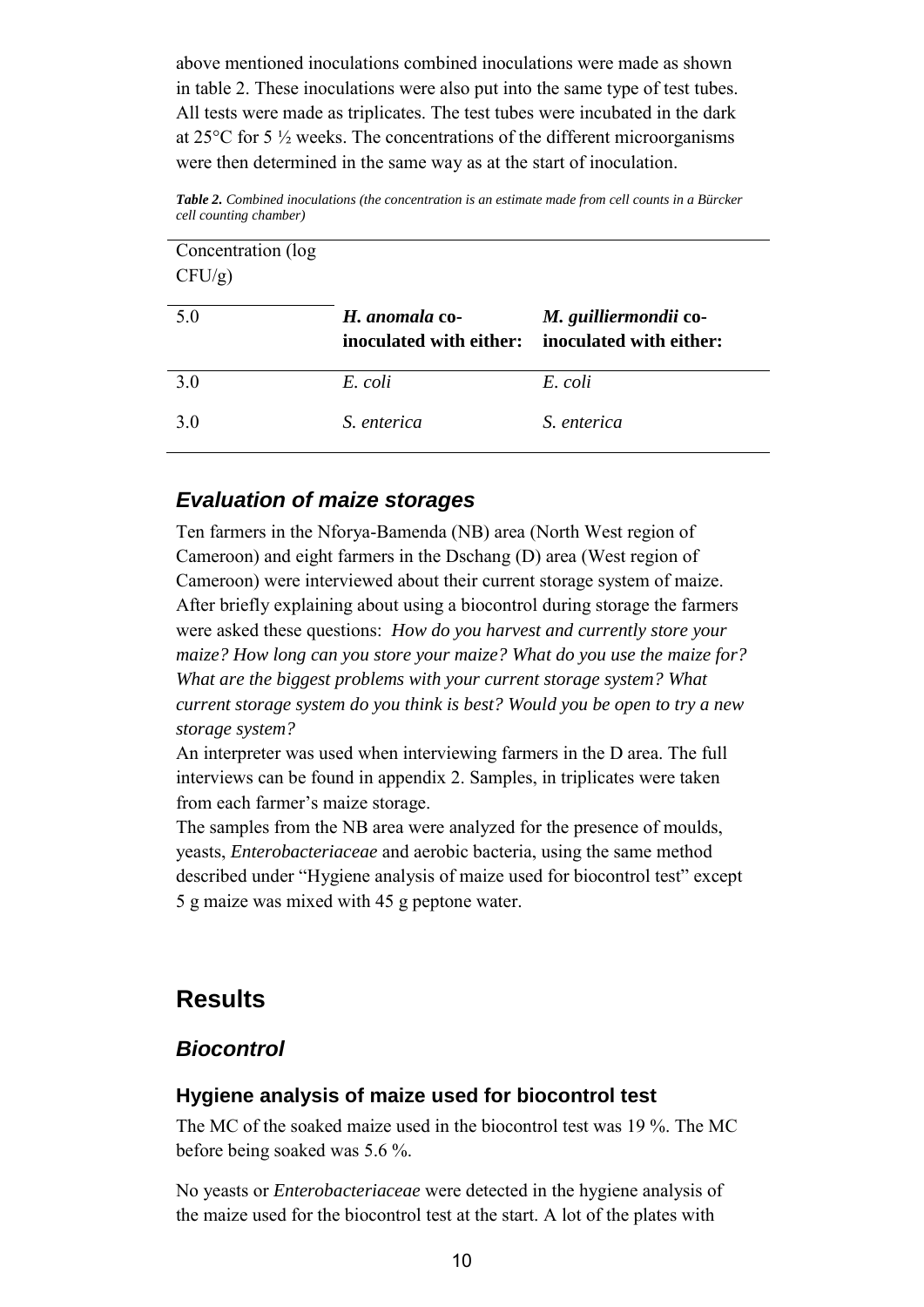YPD medium (specific for yeast) were contaminated with moulds. After 5 ½ weeks 6.55 log CFU/g maize ( $n = 3$ ) with the standard error 0.30 of *Enterobacteriaceae* could be seen but no yeast.

The mean log CFU/g maize value at the start for aerobic bacteria was 3.40 and 4.04 for moulds with the standard errors of mean 0.10 and 0.67 respectively. The mean CFU/g maize of moulds had increased to 8.44 with the standard error of mean 0.08 at the end of inoculation. The TGEA plates with aerobic bacteria were too contaminated to obtain any results.

## <span id="page-12-0"></span>**Inoculations**

CFU/g maize at start of inoculation and after 5 ½ weeks can be seen in table 3, the treatment called control is the yeast or *Enterobacteriaceae* species without co-inoculation. The concentration of *Enterobacteriaceae* was higher than the estimation in the Bürcker cell counting chamber at the start of inoculation and the concentration of *H. anomala* was lower. Both yeasts and *Enterobacteriaceae* had increased in concentration in all treatments after 5 ½ weeks. None of the treatments showed any significant decrease in *Enterobacteriaceae* compared to the control.

*Table 3. The mean log CFU/g (n = 3) value of the two yeast and* Enterobacteriaceae *species at start of inoculation and after 5 ½ weeks in the different treatments. The treatment called control is the yeast or* Enterobacteriaceae *species without co-inoculation* 

|                  |                | Log CFU/g maize |                         | <b>Standard errors</b><br>of mean |                         |
|------------------|----------------|-----------------|-------------------------|-----------------------------------|-------------------------|
|                  | Treatment*     | <b>Start</b>    | $5\frac{1}{2}$<br>weeks | <b>Start</b>                      | $5\frac{1}{2}$<br>weeks |
| H. anomala       | $\mathcal{C}$  | 4.89            | 7.79                    | 0.10                              | 1.51                    |
|                  | $P+E$          | 4.89            | 7.77                    | 0.10                              | 0.72                    |
|                  | $P + S$        | 4.89            | 6.73                    | 0.10                              | 0.35                    |
| M.guilliermondii | <sup>-</sup> C | 5.18            | 6.76                    | 0.19                              | 0.20                    |
|                  | $M+E$          | 5.18            | 8.67                    | 0.19                              | 1.00                    |
|                  | $M + S$        | 5.18            | 7.04                    | 0.19                              | 0.27                    |
| S. enterica      | $\overline{C}$ | 3.81            | 7.33                    | 0.11                              | 0.37                    |
|                  | $P + S$        | 3.81            | 6.57                    | 0.11                              | 0.05                    |
|                  | $M+S$          | 3.81            | 6.96                    | 0.11                              | 0.41                    |
| E. coli          | $\overline{C}$ | 3.74            | 6.92                    | 0.29                              | 0.29                    |
|                  | $P+E$          | 3.74            | 6.68                    | 0.29                              | 0.07                    |
|                  | $M+E$          | 3.74            | 6.59                    | 0.29                              | 0.47                    |

*\*C=control, P+E=* H.anomala*+*E.coli*, P+S=*H.anomala*+*S.enterica*, M+E=*M.guilliermondii*+*E.coli*, M+S=*M.guilliermondii*+*S.enterica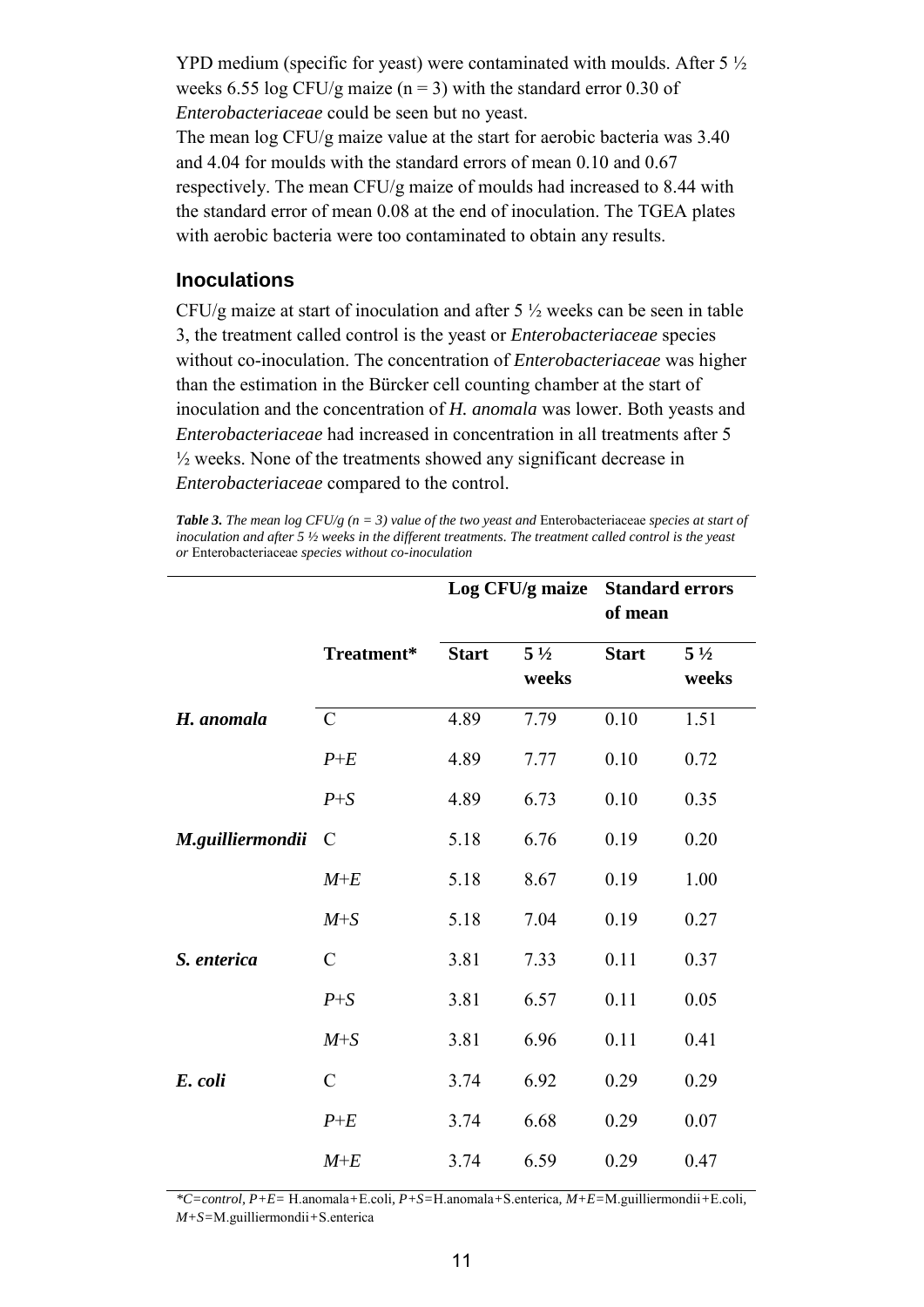## <span id="page-13-0"></span>*Evaluation of maize storages*

There was a big difference between the farmers in the Nforya-Bamenda (NB) area and the ones in Dschang (D). Two of the farmers in D were interviewed at the same time and had exactly the same answers (they were living on the same farm) therefore only seven of the eight interviews will be taken into account. In total 17 farmers were interviewed. The questions asked during the interviews will be gone through one by one.

## *How do you harvest and currently store your maize?*

All farmers harvested during the rainy season (early harvest), six also harvested a second time during the dry season. Since the maize harvested during the rainy season has an average MC of 30 % and thus is most suitable for a biocontrol, only answers concerning the early harvest will be presented as results.

There were three common ways to store the maize. One was by hanging/laying it from/on the inner roof and then drying it by smoking while unpeeled. If the maize was laid on the inner roof it had to be turned once or twice a week. Drying by smoking took 2-3 months. Another method was laying the maize on the inner roof and letting the heat from the sun on the outer roof dry it, which also required turning the maize once or twice a week and took 2-3 months. The third way of storing was by putting it in an airy shed, called a crib, and letting the wind dry it. When the maize was dry it was generally peeled, sprayed with insecticide and put into sacks or plastic containers for longer storage. When using cribs, the maize could stay in them during the whole storage period but they were still sprayed with insecticide. The different storage systems can be seen in figure 1-2.



*Figure 1. Storage by hanging from the inner roof and smoking (to the left). Storage in cribs (to the right).*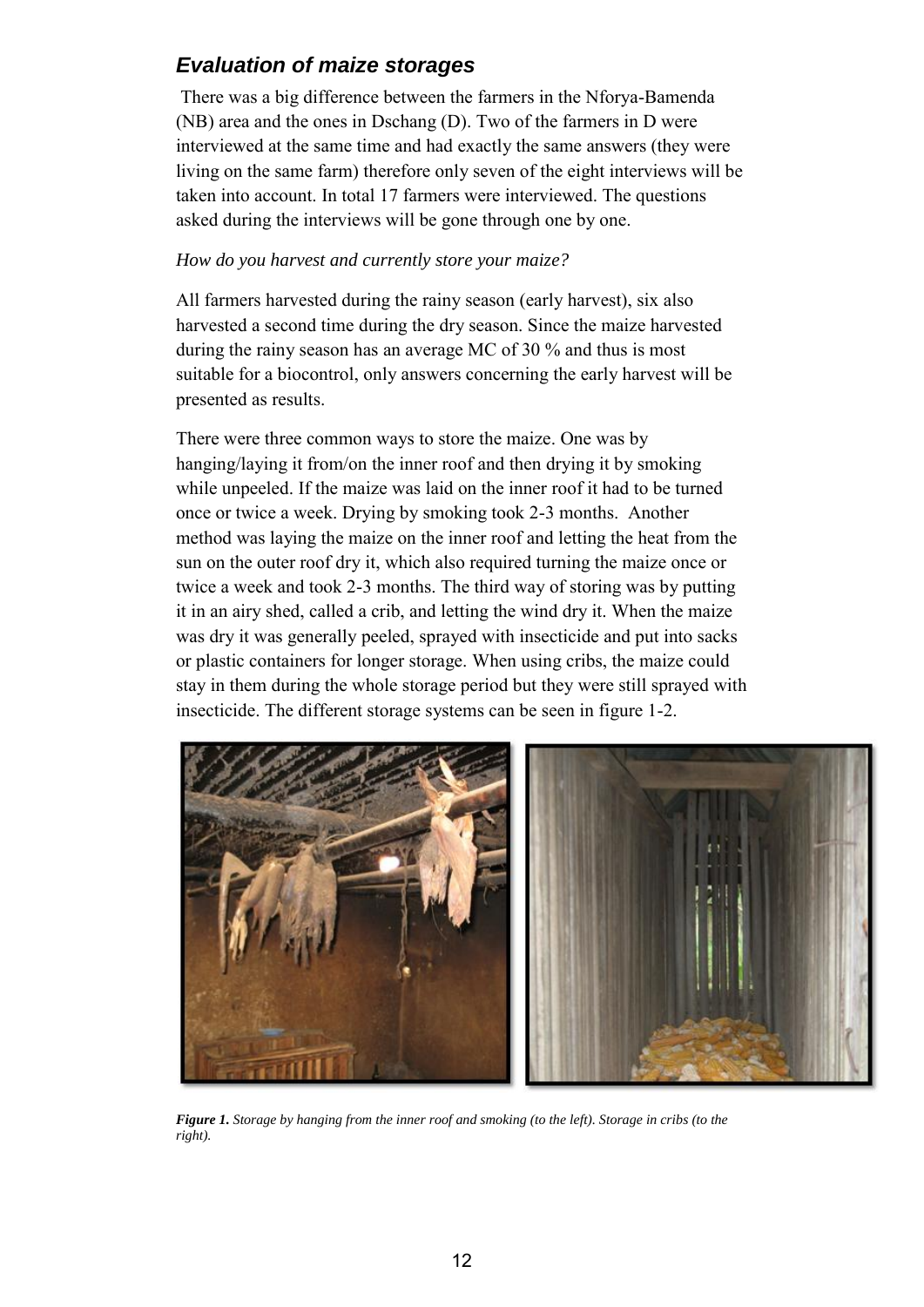

*Figure 2. Storage by "sun drying" leftover peelings can be seen on the inner roof.*

As shown in figure 3 the most common way of storing in both NB and D was by smoking (11 farmers). The system with cribs was only used in NB and only farmers in D sundried and sundried/smoked their maize.



*Figure 3.Storage systems used in the two different areas and in total.* 

*What current storage system do you think is best?* 

The most preferred storage system in NB was cribs (nine farmers), in D most farmers (four out of seven) only knew of their own system so they did not know what system they would prefer.

### *How long can you store your maize?*

 $\overline{u}$ 

 $\overline{\phantom{a}}$  $\overline{\phantom{a}}$  $^{\prime}$ 

Only one of the farmers in NB could store their maize for more than six months whereas all farmers in D could store their maize up until the next harvest so approximately a year. Of the NB farmers four could store it up to six months and four could store it for less than three months.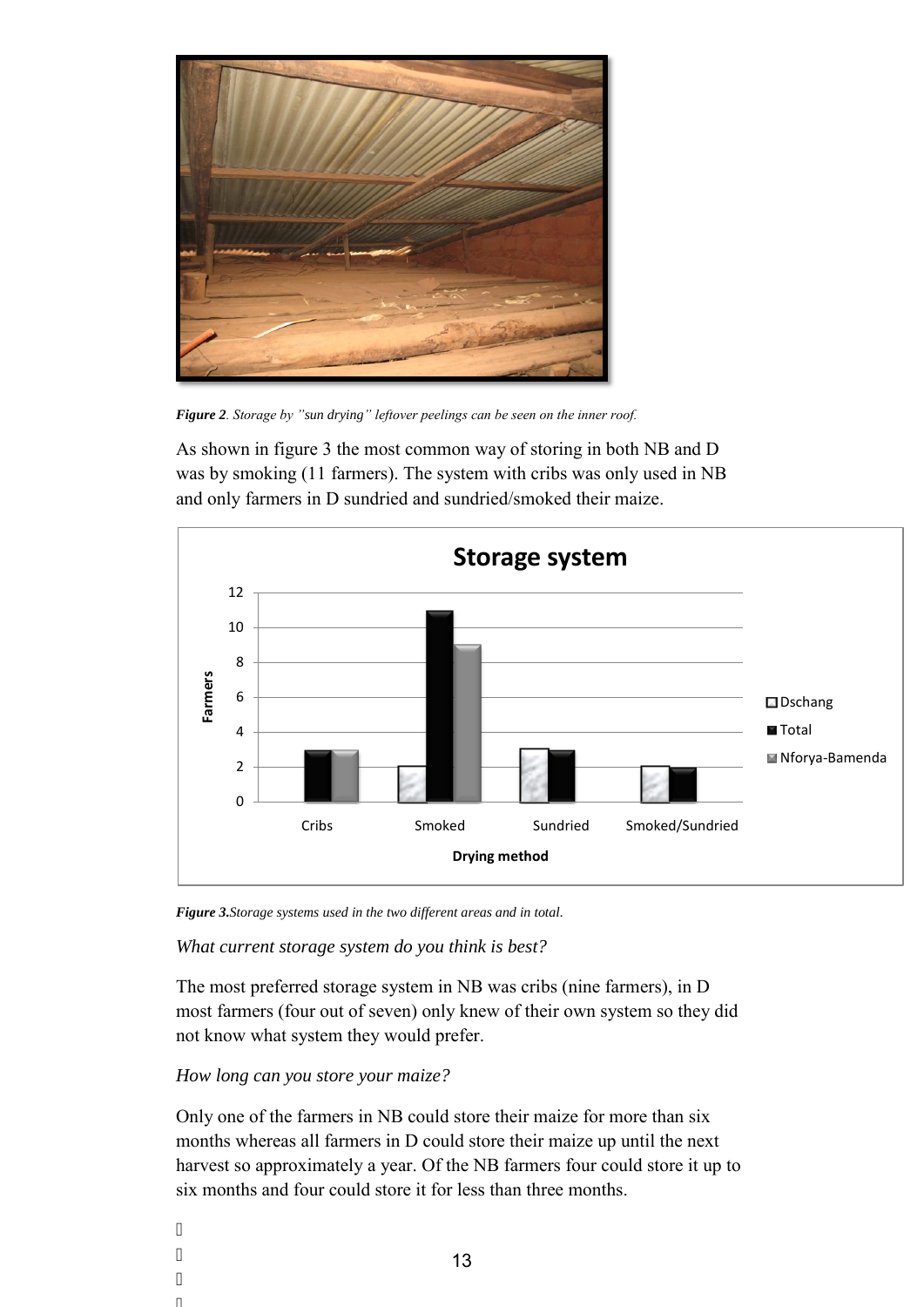All farmers in NB used the maize both as food and feed for poultry or cattle. In D, two farmers only used it as food and the rest used some of the spoiled maize as feed.

## *What are the biggest problems with your current storage system?*

There were many problems mentioned, all of them can be seen in figure 4. According to 15 farmers the most common problem was insects infecting the maize. The need for firewood was also a big concern to eight farmers. In D transporting the harvest to the house was a big issue to four of the seven farmers as well as rodents eating the maize and mould spoiling it. Two farmers in NB were concerned about all labour connected to tying/turning the maize during smoking. Only three of the NB farmers saw moulds as a big problem. Having enough storage room was a problem in both NB and D.



*Figure 4. The biggest problems concerning maize storage in the two different areas and in total.* 

### *Would you be open to try a new storage system?*

All farmers in NB said they would be open to try a new storage system. In D the farmers were more skeptical and wanted to see if it worked before trying it themselves. Questions about difficulties with threshing the wet maize and where they would get suitable containers were raised. One farmer said no because she always sold some of her maize as seeds for next year and by using the biocontrol system she would probably not be able to do that.

## <span id="page-15-0"></span>**Hygiene status of maize storages**

The samples from the farms were taken in April/May when the farmers who only harvested once already had finished their maize. The sample material was therefore ranging from burned maize leafs to dried stored maize seeds and combinations of these which gave very varying results.

The CFU on the TGEA plates used to evaluate the occurrence of aerobic bacteria were all too numerous to count (TNTC) and mostly smeared which made it impossible to get a reliable result. On the YPD media the yeasts were mostly TNTC, the CFU was therefore counted on DG18 where clear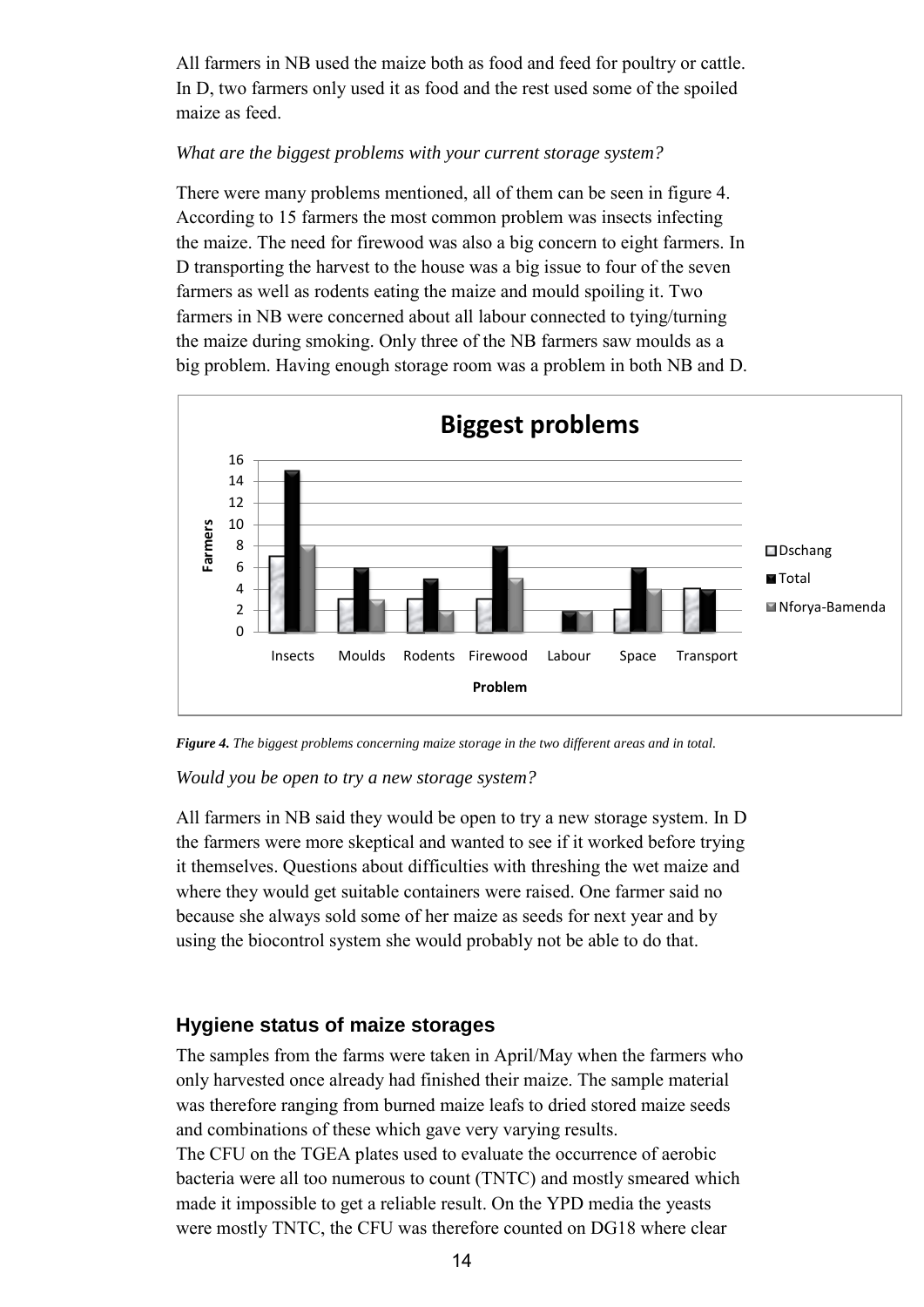colonies could be seen. No clear CFU count for the occurrence of *Enterobacteriaceae* could be done because of irregular plated dilutions caused by contamination of other bacteria but in seven of the samples *Enterobacteriaceae* were detected. The mean log CFU/g maize (n=3) value for yeasts and moulds can be seen in table 5. Farms with a higher concentration of yeasts seemed to have a higher concentration of moulds as well.

|                  | Log CFU/g maize |          | Log CFU/g maize |          |
|------------------|-----------------|----------|-----------------|----------|
| Farm             | Yeast           | Standard | Moulds          | Standard |
|                  |                 | errors   |                 | errors   |
| NB1              | 6.15            | 1.86     | 4.45            | 0.54     |
| N <sub>B2</sub>  | 4.90            | 1.96     | 3.24            | 0.24     |
| NB <sub>3</sub>  | 2.96            | 0.20     | 3.56            | 0.34     |
| N <sub>B4</sub>  | 3.75            | _*       | 3.18            | 0.32     |
| NB <sub>5</sub>  | 8.38            | 1.43     | 6.95            | 0.78     |
| N <sub>B6</sub>  | 8.15            | 3.11     | 6.03            | 1.86     |
| N <sub>B</sub> 7 | 5.04            | 0.58     | 3.09            | 0.08     |
| N <sub>B</sub> 8 | 4.43            | 0.87     | 3.29            | 0.75     |
| N <sub>B</sub> 9 | 8.07            | 0.61     | 6.99            | 1.02     |
| <b>NB10</b>      | 4.27            | 0.49     | 3.86            | 0.66     |

*Table 5. Concentrations of yeasts and moulds in the samples from the farms in NB. The samples from D could not be analyzed due to lack of time* 

*\*No mean was calculated because CFU/g was only based on one dilution series.* 

Due to lack of time the samples from Dschang could not be analyzed.

## <span id="page-16-0"></span>**Discussion**

## <span id="page-16-1"></span>*Biocontrol*

Part of the purpose with this study was to evaluate *M. guilliermondii* as a potential inhibitor of *Enterobacteriaceae* during moist grain storage. Conclusions regarding this could not be made due to the fact that *H. anomala*, which was supposed to be the comparable microorganism, gave no reliable result. After 5 ½ weeks both *E. coli* and *S. enterica* had increased in CFU just as much in the control sample as in both treatments with the two different yeasts.

We only managed to increase the MC to 19 % in the maize used for inoculation with the different microorganisms even though it was soaked for a week. The maize was really dry to start (MC=5.6%) which probably is why it was impossible to increase to an appropriate level. A MC of 19% is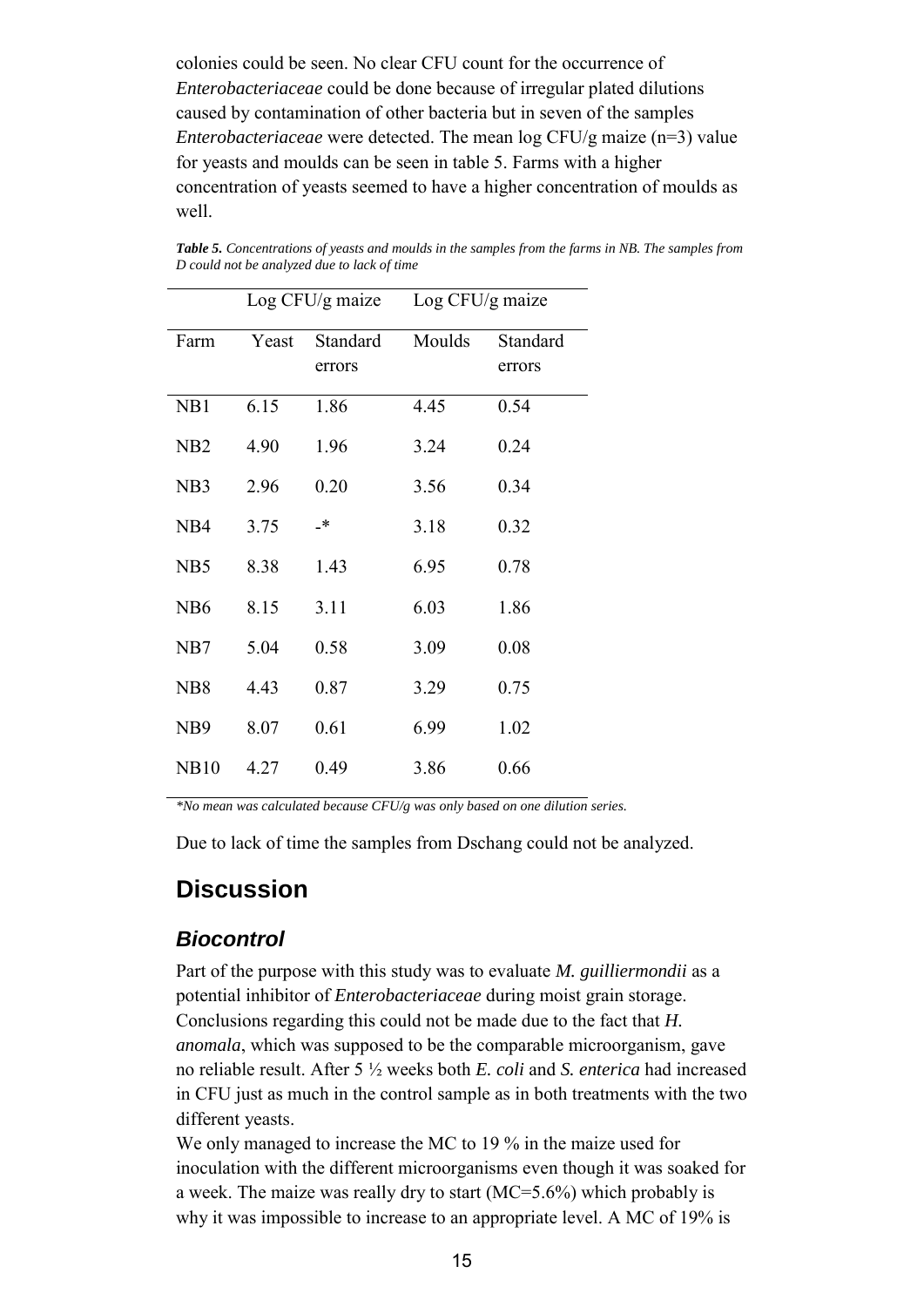not very favorable for fermentation (by LAB) but for mould growth according to Olstorpe et al. (2010b). All minisilos were visibly infected with a lot of different mould species after 5 ½ weeks. The hygiene analysis of the maize used for the biocontrol test showed a high log CFU/g value for moulds (8.44) which confirms that the MC was profitable for them. The low MC also makes it difficult for LAB to proliferate.

The inability to increase the MC to 30% together with all the mould growth are two possible reasons why the study could not demonstrate any inhibition of *Enterobacteriaceae* by *H. anomala* even though two previous studies on cereal grain have shown this (Olstorpe et al., 2010a; Furman, 2011). Also the inoculated concentration of *Enterobacteriaceae* was too high and the concentration of *H. anomala* too low at the start which could have made it difficult for the yeast to colonize properly. A possible reason for the higher concentration determined by CFU counts could be that some of the inoculations took place the day after cell counts were made in the Bürcker chamber and the microorganisms then could have increased in numbers. Another dissimilarity is that this project was done on maize and not any of the crops commonly grown in Sweden (oats, barley and rye) which could make a difference. Furthermore inhibition below the detection level (CFU  $10<sup>1</sup>$ ) of *Enterobacteriaceae* has only been shown after 2 months inoculation (Furman, 2011) which could mean that the 5  $\frac{1}{2}$  weeks long inoculation was too short to make a difference. But Furman (2011) study also showed a decrease in CFU of *Enterobacteriaceae* already after two weeks which contradicts that argument. The test tubes used during the inoculation were very small which made it difficult to mix the maize properly. This could also have been a contributing factor for not getting a reliable result. The presence of *Enterobacteriaceae* in the hygiene analysis of the maize used for the biocontrol test after  $5\frac{1}{2}$  weeks is hard to explain, maybe the dilutions plated at the start were too high to show any colonies. It is also possible that the biocontrol hygienic analysis maize was contaminated before being put in the minisilos.

In order to assess if *M. guilliermondii* could be a biocontrol organism another study would have to be made. Preferably maize should be taken fresh from harvest during the rainy season to get a more accurate MC and less mould contamination. Also more studies on *H. anomala* as a biocontrol organism in maize would be interesting. This study had no means to measure changes in mineral availability or in protein values of the maize but these are also two things that could be considered when making a new study.

In the hygiene analysis of the NB farmers storage no CFU values for *Enterobacteriaceae* on VRBG could be calculated due to contaminations by other bacteria/yeasts. However most of the samples did contain *Enterobacteriaceae* which confirms that a problem exists and more studies on inhibition of this family of bacteria are required.

## <span id="page-17-0"></span>*Evaluation of maize storages*

Answers from farmers in the two different areas varied a lot in some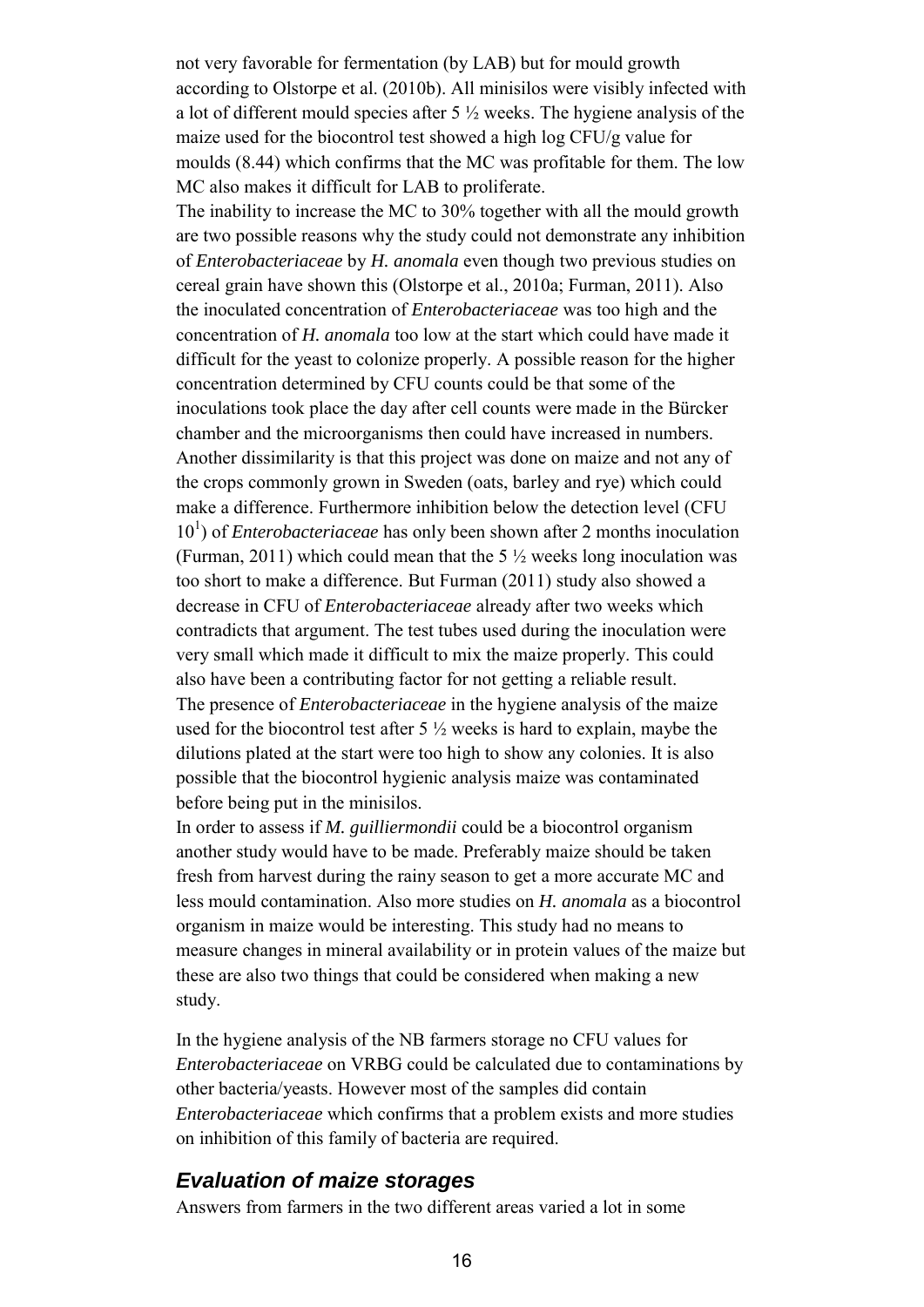questions. This shows that some storage systems and ways of seeing things are very local. The farmers in D lived closer to/in the city which made transport from the field difficult while the NB farmers lived more on the countryside and therefore had other issues.

All farmers harvested during the rainy season and the farmers who harvested twice a year always said the early harvest was the biggest. This is probably why all farmers chose to harvest during the rainy season even though a lot of labour and firewood went into drying it.

Surprisingly few saw moulds as a big problem (six farmers in total), one reason could be that insects are much more visible. Earlier studies have shown that problems with insects (weevils) could be an indication of mould infection since the insects makes the maize more vulnerable (Sone, 2001). In D more farmers saw moulds as an issue which could be due to their system of sun drying which probably was a more favourable environment for mould growth.

When using smoke for drying a lot of firewood, which is hard to get by and expensive, was used and it seemed to be very labour intensive having to tie up all the maize or turn it if it was laying on the inner roof. These two factors were probably the biggest contribution to the fact that most farmers in NB preferred the cribs system.

The farmers using the cribs had other problems though such as rodents, moulds and termites which could be why all farmers in NB, no matter which system they used, where open to try a new storage system.

Using the new system would be a lot less labour-intensive since the early harvest could just be peeled, threshed and put straight into plastic containers. The biocontrol yeast could then be sprayed on it prior to sealing which would keep the insects out.

The farmers in D were a lot more skeptical to try a new system and seemed to want to know if it really worked before trying it themselves. Reasons for being more reserved could be not having a big harvest in the first place and then being afraid of losing some of it if the new storage system would fail. Another bias when talking to the farmers in D was having to use an interpreter which opened up for a lot of misunderstandings. The farmers in D also in general used their maize more as food than as feed which could contribute to their doubts since the biocontrol storage would make the maize into a new product that would be easier to introduce as feed. Grain inoculated with *H. anomala* has previously only been used as feed for cattle (Olstorpe et al., 2010a). Some practical questions like; how they would thresh the seeds when the maize was wet, where they would get suitable storage containers and who would provide the yeast were raised by the D farmers. No good threshing method for wet maize is known to the author of this report but it could be important to search for one and think about the practical distributional issues before trying to introduce this new system.

Storing the maize by fermenting and using a biocontrol would save a lot of space as well which six farmers from both areas also thought was a big problem. It was only halfway through the interviews in NB we started asking if the farmers thought it was difficult to fit all the harvest which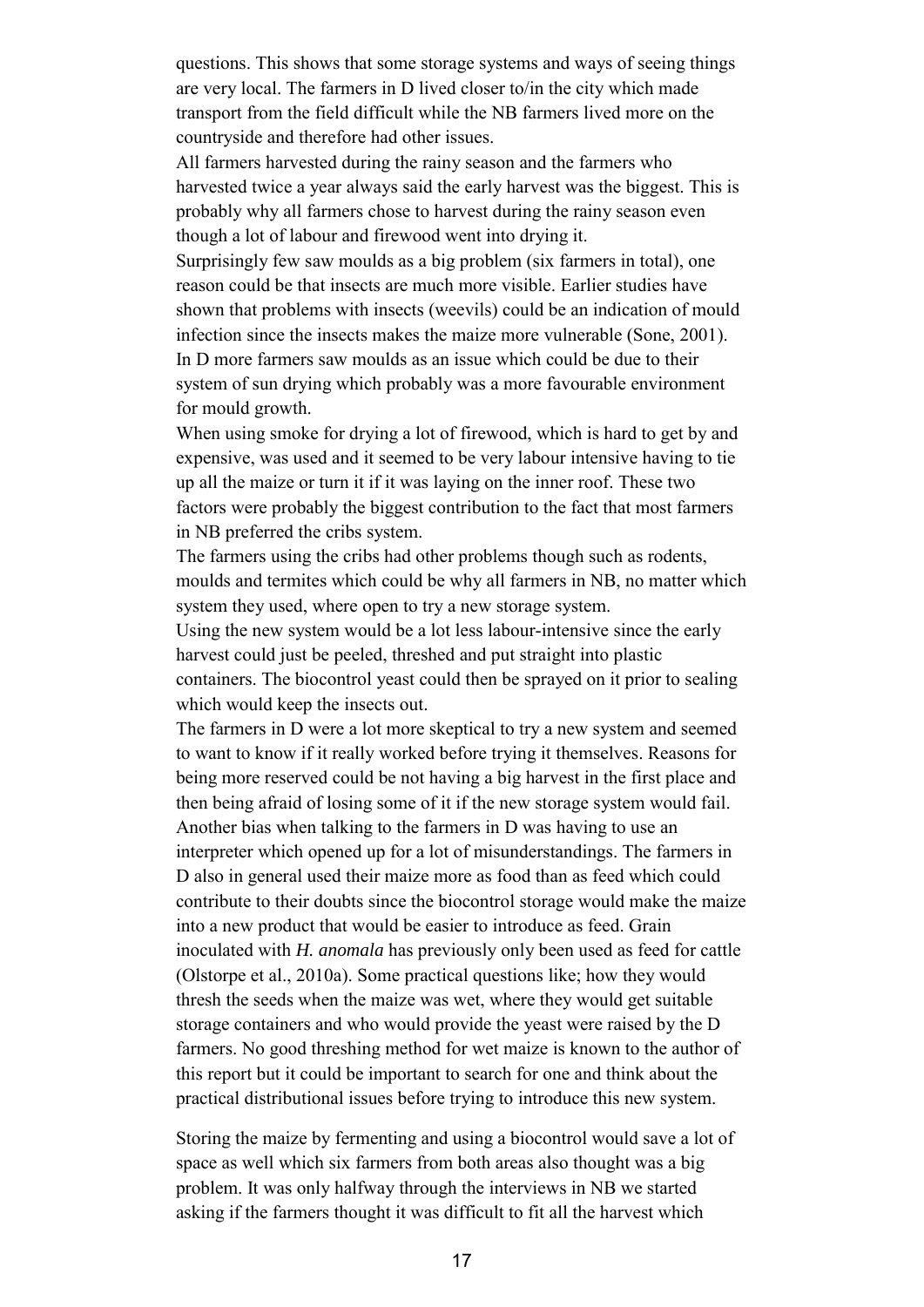could indicate that even more farmers, if asked, would see that as a big problem.

Trouble with not having enough storage room is important to consider since a lot of today's projects aims to increase the yield of maize (CGIAR, 2011). If the farmers still cannot store it in a proper way a maize variety with a higher yield will make no difference.

There are also many health aspects to consider when it comes to smoking the maize. The people, mostly women and children, who have to stay in a very smoky environment for many hours a day, are exposed to a lot of air pollution. The WHO (2006) showed that air pollution greatly increases the risk of pneumonia in children less than five years old and of women getting chronic obstructive pulmonary disease. In fact, indoor smoke contributed to almost 400 000 deaths in Sub-Saharan Africa in 2002. Since the farmers normally smoke the maize in the kitchen which they anyway would use when cooking, this new storage system may not be the full solution to the problem. It might decrease the intensity of exposure to smoke though which would help a little.

## <span id="page-19-0"></span>**Hygiene status of maize storages**

In all storages there was a lot of moulds and yeast. Where there were high numbers of yeasts there were also high numbers of moulds. This just indicates that some farms had higher contaminations than others. Since the yeasts had to be counted on DG18, which is not their optimal growth medium, the actual concentrations could have been higher. To get a better overview it would have been good to have gotten some reliable results on the total number of aerobic bacteria and *Enterobacteriaceae*. It would also have been interesting to identify some of the *Enterobacteriaceae* species found to see which are most common. The sample material varied a lot between the different farms which also makes it hard to draw any real conclusions. The only thing that can be said is that all farms had a lot of moulds and yeasts no matter what the samples looked like and no matter whether the farmers thought it was a problem. Even on smoked, black leftover peelings mould contamination were observed. In a study by Ny et al. (2011), hygiene analyses were made at different time points on maize from two farms, one in D and one in NB during the last year. Some of the microbial flora and changes in it was identified. The farms from the two different areas had very different microbial floras, both storages contained *Enterobacteriaceae* but one significantly more than the other. This showed that *Enterobacteriaceae* presents a problem which was confirmed in the present study due the occurrence of this family of bacteria on most farms.

## <span id="page-19-1"></span>**Conclusions**

No conclusions could be drawn regarding *M. guilliermondiis* ability to inhibit the growth of *Enterobacteriaceae*. A study using fresh maize harvested during the rainy season could maybe get a better result.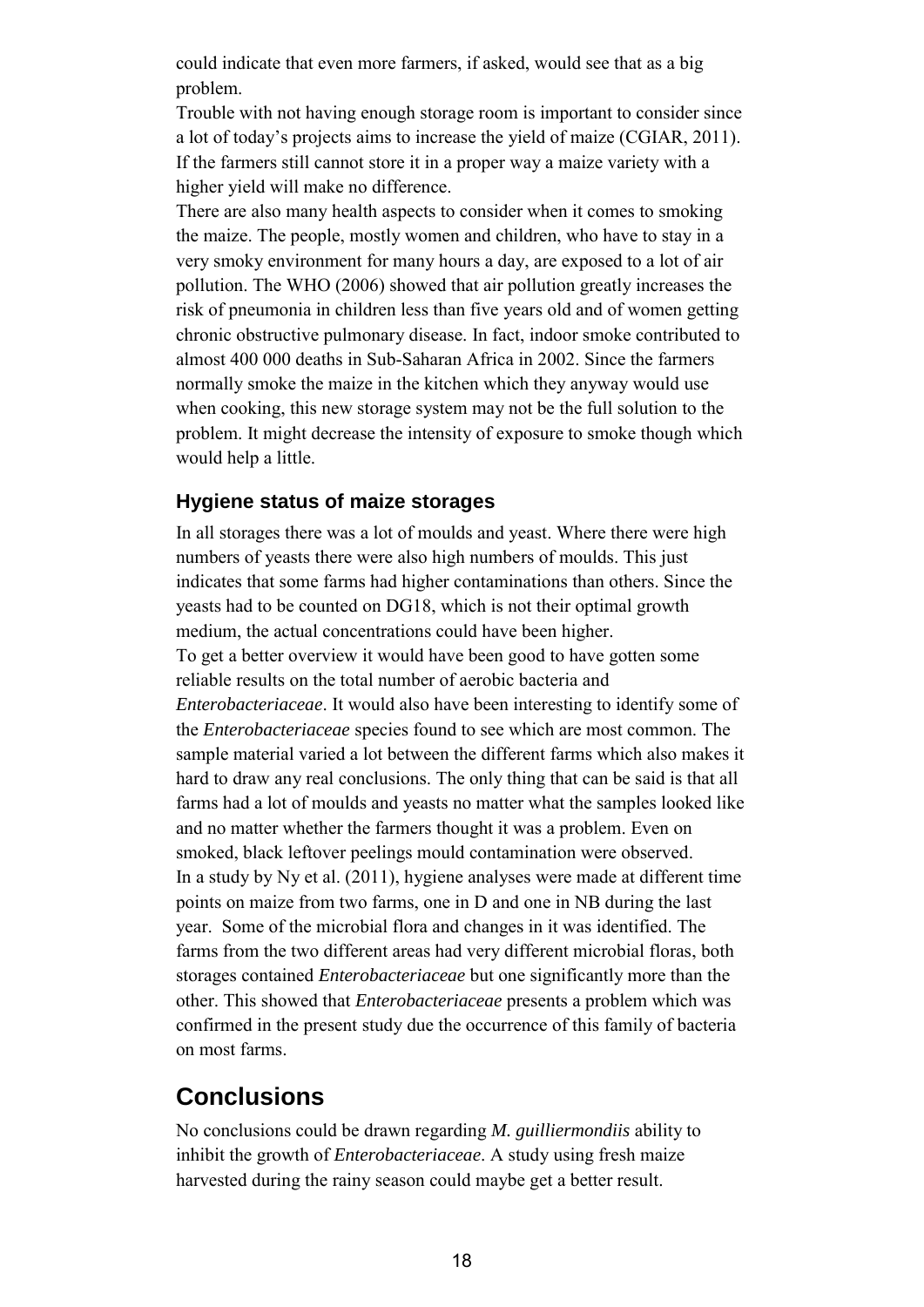Most farmers, both in Nforya-Bamenda (NB) and Dschang (D) were open to try a new storage system even though the farmers in NB seemed to be less skeptical. When trying to introduce the new biocontrol system it would therefore probably be easier to start in the NB area but before launching it, practical issues are important to consider. Many of the problems such as insects, firewood, rodents and moulds farmers had might be solved by the new storage system.

Most of the samples from the farmers in the NB area clearly contained *Enterobacteriaceae* even though no CFU count could be made. This confirmed the fact that more studies on possible inhibitory microorganisms needs to be made.

# <span id="page-20-0"></span>**Acknowledgements**

First I would like to thank the Swedish International Development Cooperation Agency (SIDA) for providing me with the Minor Field Study Scholarship which funded this project. Also many thanks go to Dr. Aziwo Tatanja Niba, my Cameroonian supervisor, who let us use his laboratory and helped with a lot of practical arrangements. Without him this project would not have been possible. Likewise Madamé Bridget Katté and Thomas Tebug were very helpful in showing us how you do laboratory work "the African way". I would also like to thank the farmers in Dschang and Nforya-Bamenda who let us interview them and take samples from their maize storages. Last but not least I would like to thank Matilda Olstorpe my Swedish supervisor and my good friend Sofia Ny who provided me with the idea for the project.

## <span id="page-20-1"></span>**References**

CGIAR (2011) Consultative Group on International Agricultural Research. 40 Findings on the Impacts of CGIAR Research 1971-2011

FAO (2008) Food and Agriculture Organization of the United Nations [http://faostat.fao.org/DesktopDefault.aspx?pageid=339&country=32&lang=](http://faostat.fao.org/DesktopDefault.aspx?pageid=339&country=32&lang=en) [en](http://faostat.fao.org/DesktopDefault.aspx?pageid=339&country=32&lang=en) 2011-03-31

FAO (2009) How to feed the world 2050. Food Nutrition and Agriculture

FAO (1999) Fermented Cereals. A Global Perspective. FAO Agricultural service bulletin no. 138

Furman G. (2011). Inhibition of *Enterobacteriaceae* by *Pichia anomala* during moist grain storage. Uppsala: Swedish University of Agricultural Sciences. SLU-MIKRO-EX-11/2-SE

Jonsson N. & Pettersson H. (2000). Utvärdering av olika konserveringsmetoder för spannmål-baserad på analyser av hygienisk kvalitet (in Swedish). Report no 263. Swedish Institute of Agricultural and Environmental Engineering (JTI)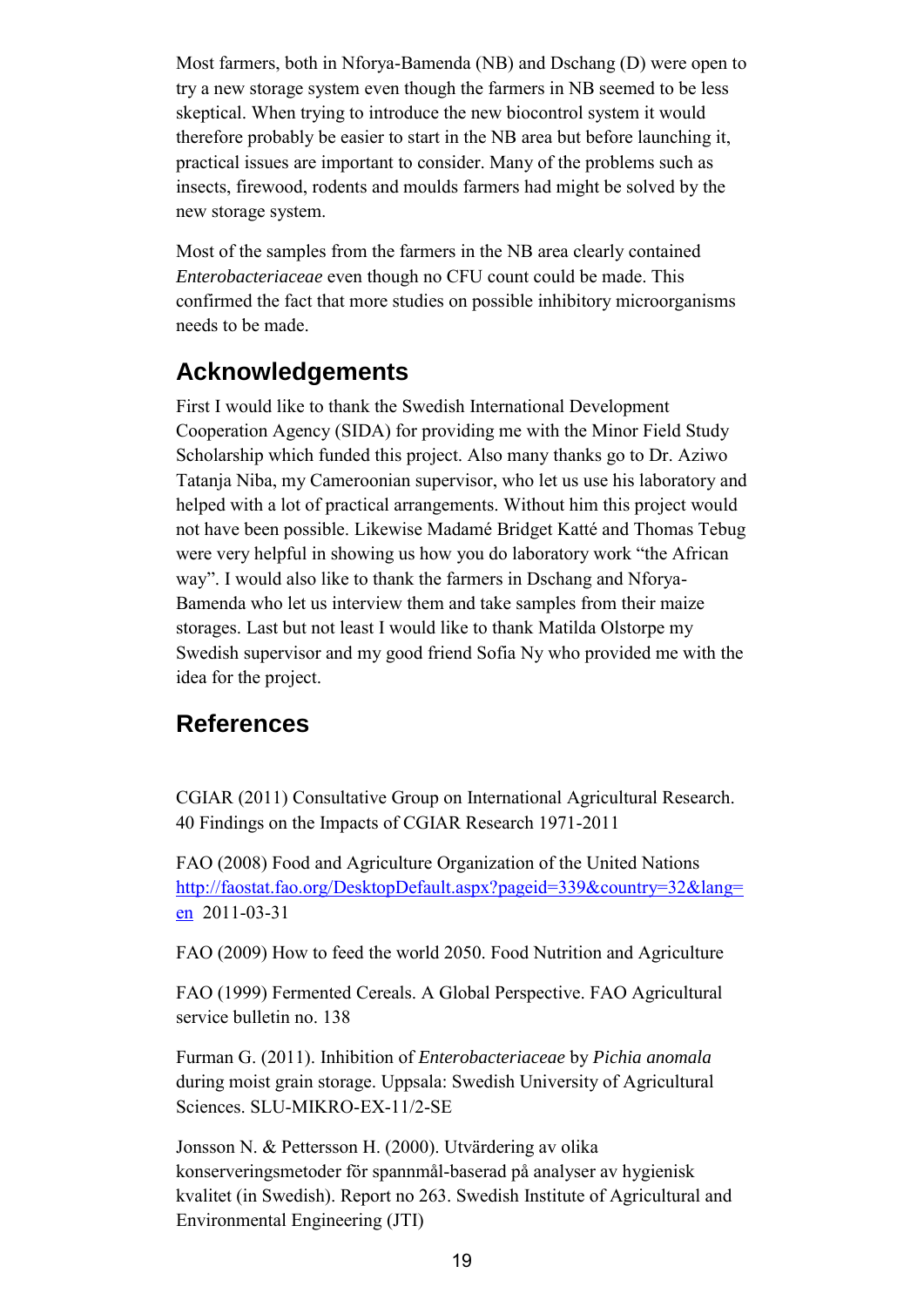Kimmons J.E.,Brown K.H., Lartey A., Collison E., Mensah P.P.A. & Dewey K. G. (1999). The effects of fermentation and/or vacuum flask storage on the presence of coliforms in complementary foods prepared for Ghanaian children. International Journal of Food Sciences and Nutrition (1999) 50: 195-201

Lyberg K., Olstorpe M., Passoth V., Schnürer J. & Lindberg J.E. (2007). Biochemical and microbiological properties of a cereal mix fermented with whey, wet wheat distillers' grain or water at different temperatures. Animal Feed Science and Technology 144: 137-148

Nuss T. E. & Tanumihardjo A. S. (2010) Maize: A Paramount Staple Crop in the Context of Global Nutrition. Comprehensive Reviews in Food Science and Food Safety. 9: 417-436

Ny S., Niba A. T., Olstorpe M. (2011)Hygiene evaluation of maize from harvest to storage. Oral presentation 2011-05-26 at the "Third Life Science" Conference" University of Dschang, Cameroon

Olstorpe M., Borling J., Schnürer J. & Passoth V. (2010a). The biocontrol yeast *Pichia anomala* improves feed hygiene during storage of moist crimped cereal grains under Swedish farm conditions. Animal Feed Science and Technology 156: 47-56

Olstorpe M., Schnürer J. & Passoth V. (2010b). Microbial changes during storage of moist crimped cereal barley grain under Swedish farm conditions. Animal Feed Science and Technology 156:37-46

Olstorpe M. & Passoth V. (2011) *Pichia anomala* in grain biopreservation. Antonie van Leeuwenhoek 99:57–62

Olstorpe M., Schnürer J. & Passoth V. (2009). Screening of yeast strains for phytase activity. FEMS Yeast Research 6:3-13

Petersson S. & Schnürer J. (1995) Biocontrol of mould growth in highmoisture wheat stored under airtight conditions by *Pichia anomala*, *Pichia guilliermondii*, and *Saccharomyces cerevisiae*. Applied Environmental Microbiology 61:1027–1032

Schnürer J. & Jonsson A. (2011). *Pichia anomala* J121: a 30-year overnight near success biopreservation story. Antonie van Leeuwenhoek 99:5–12

Sone J. (2001). Mold growth in maize storage as affected by compound factors: Different levels of maize weevils, broken corn and foreign materials, and moisture contents. Journal of Asia-Pacific Entomology 4: 17- 21

The World Bank (2011). Missing Food: The case of postharvest grain losses in sub-Saharan Africa. Report no. 60371-AFR

WHO (2006) Fuel for life: Household energy and health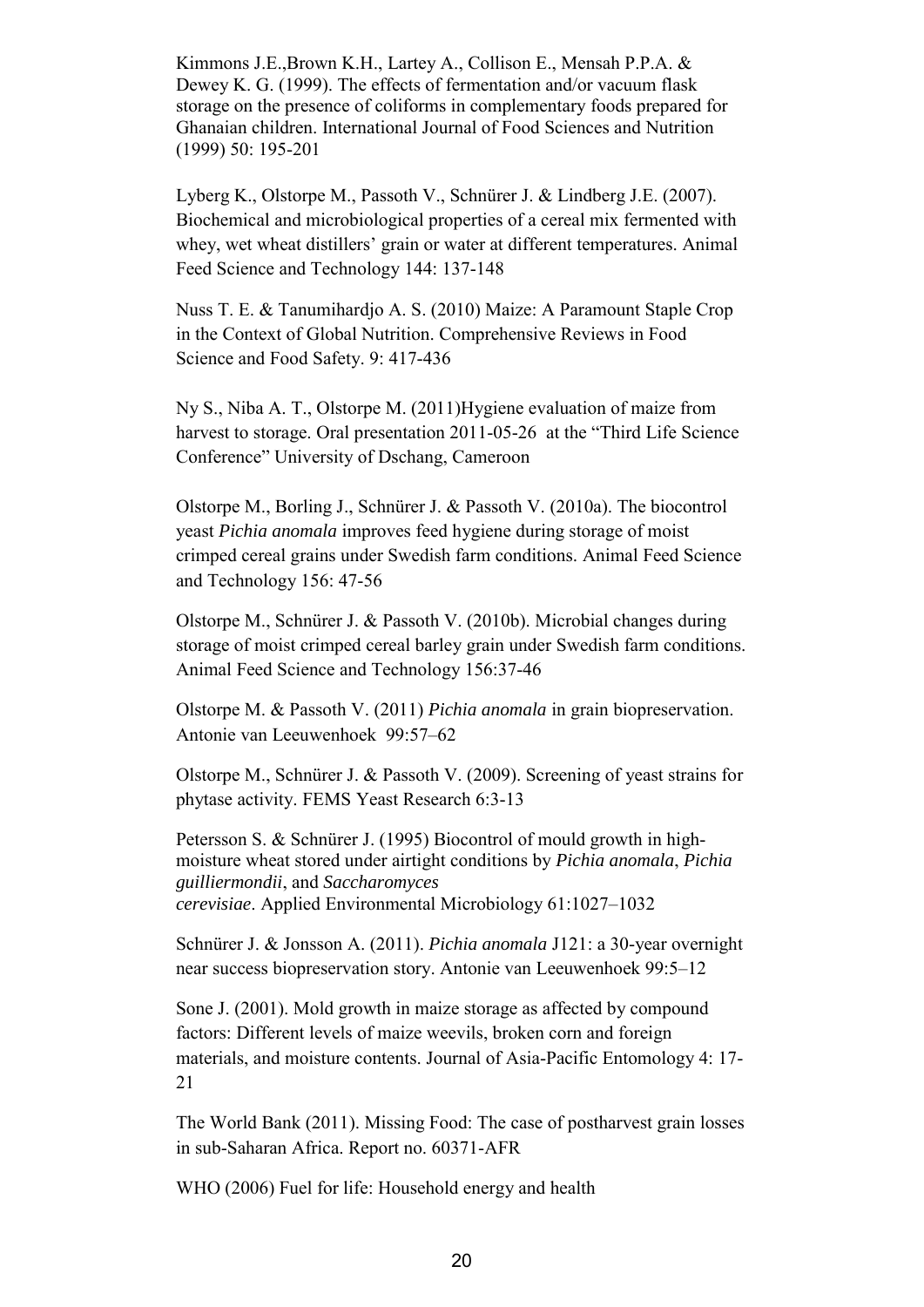## <span id="page-22-0"></span>**Appendix 1**

## <span id="page-22-1"></span>*Recipes of the media used*

#### **YPD**

Glucose 20 g Peptone 20 g Agar agar 15.6 g Yeast extract 10 g Cloramphenicol 0.1 g Distilled water 1L

The medium was mixed and sterilized by autoclaving in 121  $\degree$ C for 15 min. Approximately 20 g medium were plated on each petri dish. After solidification 100 µl of sample solution was spread on.

#### **DG18**

DG18 31.5 g Glycerol 220 g Cloramphenicol 0.13 g Distilled water 1 L

The medium was mixed and sterilized by autoclaving in 121  $\degree$ C for 15 min. Approximately 20 g medium were plated on each petri dish. After solidification 100 µl of sample solution was spread on.

#### **VRBG**

VRBG 38.5 g Distilled water 1 L

The medium was freshly made up every sampling day. It was boiled for 2 minutes until all agar was dissolved then cooled to 47  $\degree$ C and used within 3 hours. Approximately 20 g medium was poured into each petri dish and 1 ml sample solution. After solidification an overlay of approximately 10 g medium was poured.

#### **TGEA**

TGEA 24 g Distilled water 1 L

The medium was freshly made up every sampling day.The medium was mixed and sterilized by autoclaving in 121  $\degree$ C for 15 min. It was then stored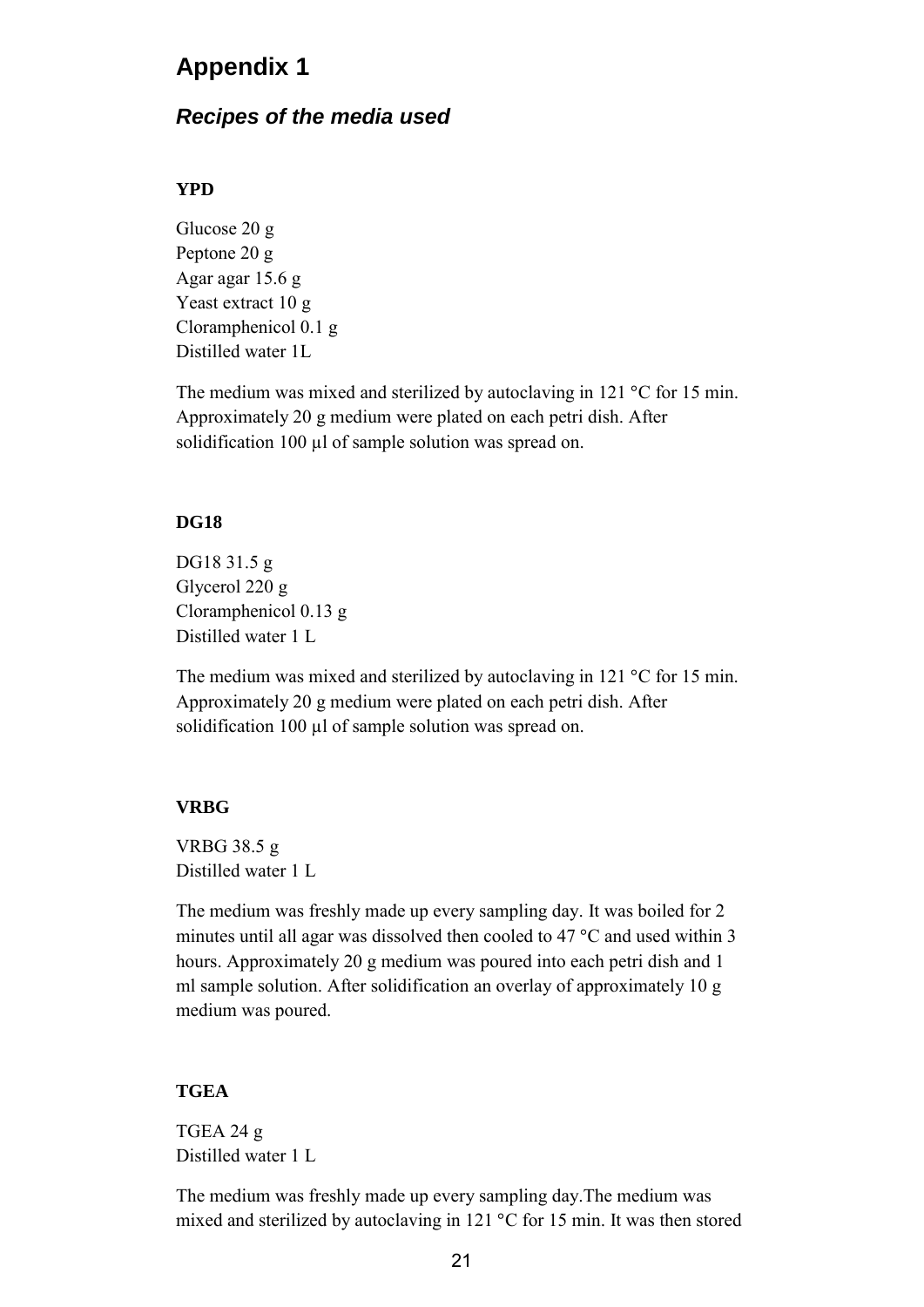in incubator, 47  $^{\circ}$ C, prior to pouring the plates. Approximately 20 g medium and 1 ml sample solution per plate. After solidification an overlay of approximately 10 g of medium was poured.

## <span id="page-23-0"></span>**Appendix 2**

## <span id="page-23-1"></span>*Mini interviews with farmers:*

## <span id="page-23-2"></span>*Farmers in Nforya-Bamenda*

#### **NB1 Shu Martin Amaboh**

#### **How do you harvest and currently store your maize?**

Harvest twice. Harvest in July and October, the crib storage we looked at had been harvested in October.

The late harvest: Spray a lot of herbicide then bend the stalks of the maize. The maize lie on the ground like that for about a month, getting partially dry. Then they peel it and put it into a crib which is a very airy storage. Having a lot of cats around helps against rodents.

#### **How long can you store your maize?**

The late harvest you can store for about 6-7 months.

#### **What do you use the maize for?**

The late harvest mostly gets grinded into flour and then used for feed and food.

### **What are the biggest problems with your current storage system?**

Moulds are a big problem and in the early harvest drying the maize to get good seeds for next year is very difficult.

#### **Would you be open to try a new storage system?**

Yes, especially since I soon want to start having cattle and they need a lot of food.

#### **NB2 Manka'a Veronica**

### **How do you harvest and currently store your maize?**

Harvest once. Early harvest: the maize goes straight into the barn and gets smoked everyday for three months (until dry). The maize is turned twice a week to keep from getting mouldy.

## **How long can you store your maize?**

Three months

**What do you use the maize for?**  Food for the family and feed for poultry plus selling some.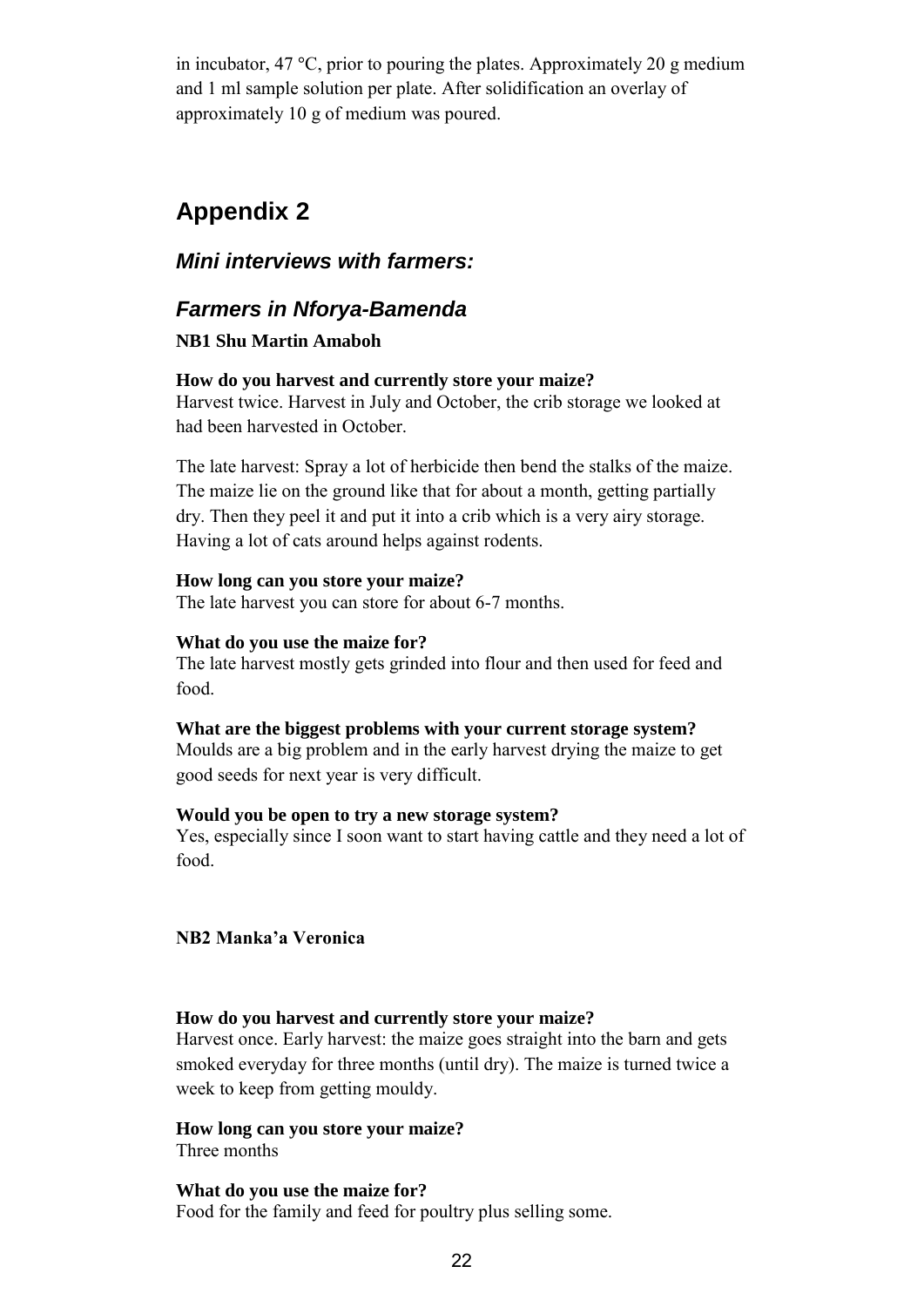#### **What are the biggest problems with your current storage system?**  Weevils.

**What current storage system do you think is best?**  Cribs.

**Would you be open to try a new storage system?**  Yes.

#### **NB3 Andrew Shu Niba**

#### **How do you harvest and currently store your maize?**

Harvest twice. Early harvest: Maize gets taken from the field and hanged over a fire. The maize can lie on the ground for two days before being hanged. The maize gets heavily smoked for about two months then it gets peeled and put into bags were it can lie for another four months. Early harvest is bigger.

Late harvest: The field is sprayed with a herbicide before the maize gets bent and dries for about a month in the field before being hung over a fire and smoked until dry. The late harvest maize is not smoked as heavily and gets dry a lot faster (in less than a month). It is then peeled and put into plastic containers with lids. The late harvest is easier to sell because of the market demand.

#### **How long can you store your maize?**

Early harvest; as long as it is dry about 6 months, late harvest; up to a year in the plastic containers.

#### **What do you use the maize for?**

Food and feed for poultry and pigs.

#### **What are the biggest problems with your current storage system?**

It is labor-intensive; you need a lot of firewood which is expensive. During the early harvest it takes a long time to tie up the maize and some get spoiled while lying on the ground. General problems in the village according to this farmer: Not enough knowledge of when to harvest to get the least problems. Only 10 % of the entire village harvest twice a year.

#### **What current storage system do you think is best?**

Cribs because it is less labor-intensive and you get a good product.

#### **Would you be open to try a new storage system?**  Yes.

#### **NB4 Dorothy Awah Tacheh**

**How do you harvest and currently store your maize?**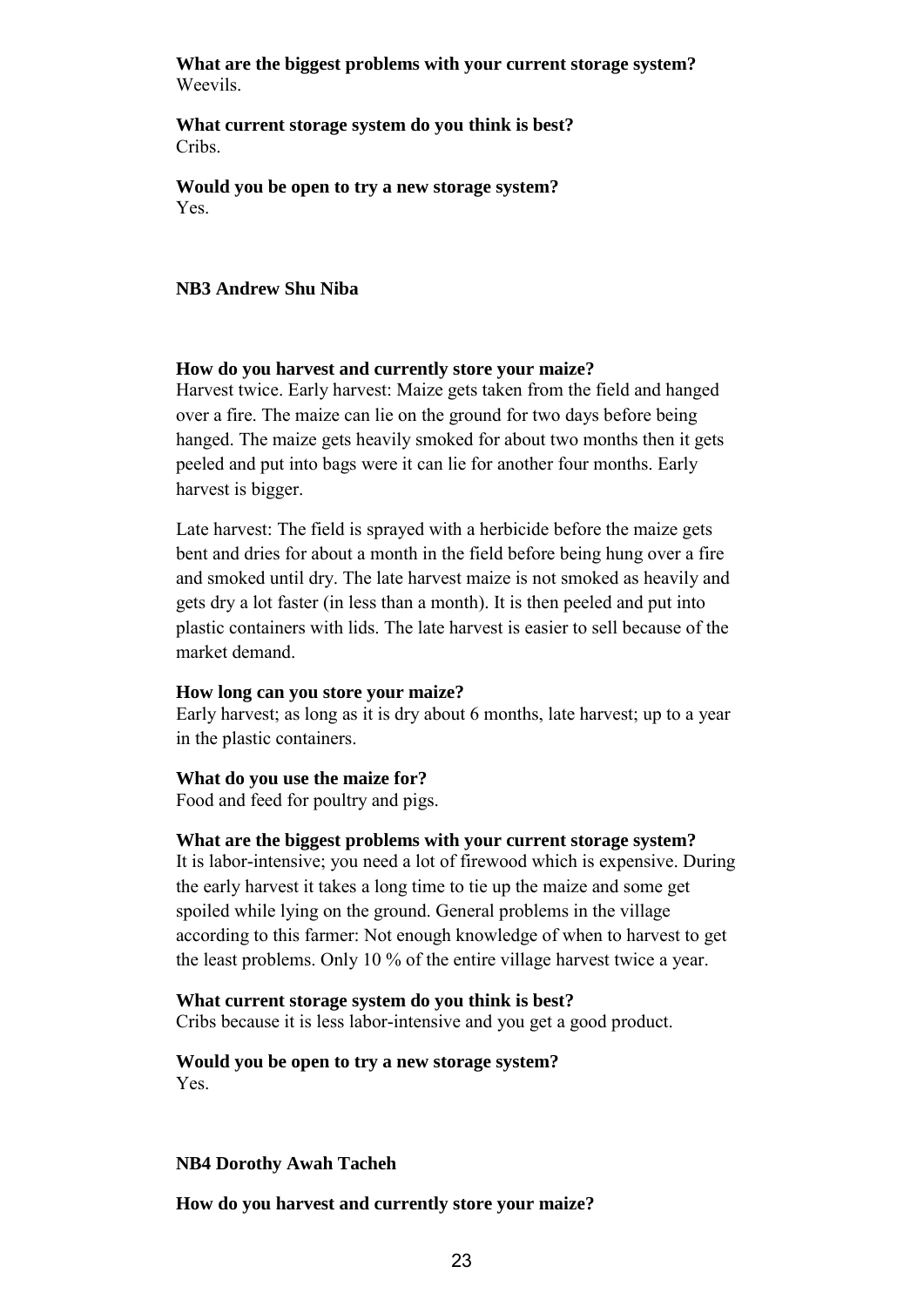Harvest once, early harvest. Tie up the maize over a fire and smoke it for two months then it gets taken down and peeled, sprayed with insecticide. The insecticide works for three months before you need to spray on more. Before consumption the maize gets washed, dried and grinded. If the harvest is big the maize also goes up in the barn (inner roof) and has to be turned twice a week.

#### **How long can you store your maize?**

Three months in bags, but for longer if you put on more insecticide.

#### **What do you use the maize for?**

Food and feed.

### **What are the biggest problems with your current storage system?**

It needs a lot of firewood which is expensive and hard to get by. Weevils and moulds.

#### **What current storage system do you think is best?**

The crib system because you don't need firewood and it is less laborintensive.

# **Would you be open to try a new storage system?**

Yes.

#### **NB5 Nkwenti Peter Ajini**

#### **How do you harvest and currently store your maize?**

Harvest twice. Early harvest: The maize gets tied up over a fire and smoked until dry, about two months before it gets peeled and sprayed with insecticide before being put in bags. The maize can lie on the ground for a couple of days before getting tied up. Before eating the maize needs to be washed and dried. Early harvest is bigger.

Late harvest: The maize gets bent and dries in the field for about a month before getting peeled, sprayed with pesticide and put into bags.

#### **How long can you store your maize?**

The insecticide lasts for three months so as long as you apply new insecticide every third month you can store it for a long time.

### **What do you use the maize for?**

Food and feed.

#### **What are the biggest problems with your current storage system?**

Weevils, getting good quality firewood. Having to use pesticide and then wash before eating. People don't know how to manage late harvest.

#### **What current storage system do you think is best?**

**Would you be open to try a new storage system?**  Yes.

#### **NB6 Lilian Nasi**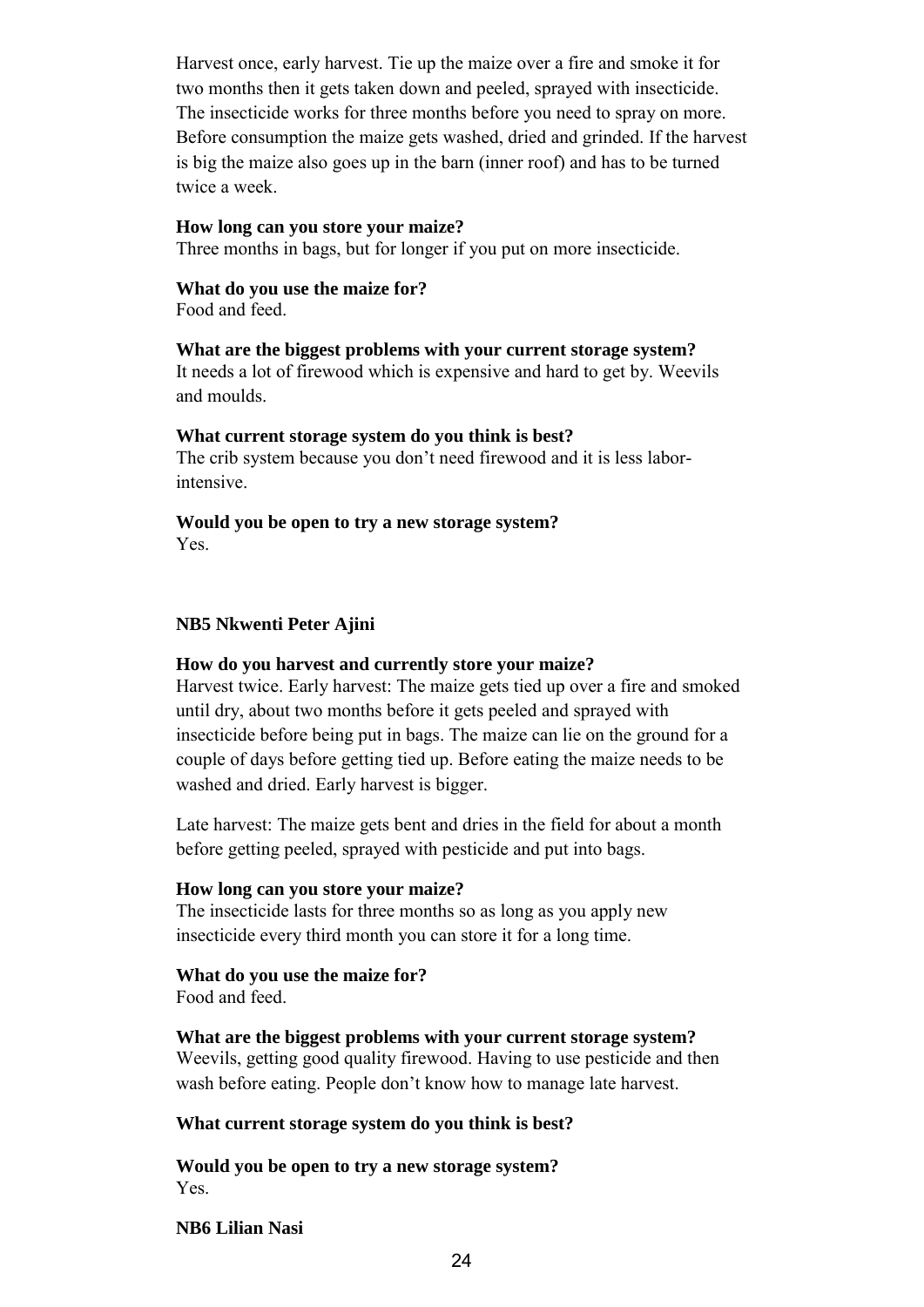### **How do you harvest and currently store your maize?**

Harvest once. The maize gets put in the barn (inner roof) straight away, some gets tied up. It is smoked as long as it is in storage. Before being tied up some of the maize might lie on the ground for a day. No insecticides used.

## **How long can you store your maize?**

Up to six months.

**What do you use the maize for?**  Food and feed.

**What are the biggest problems with your current storage system?**  Weevils.

**What current storage system do you think is best?**  Cribs because it is less labor-intensive.

**Would you be open to try a new storage system?**  Yes.

### **NB7 Che Chrisantus Che**

#### **How do you harvest and currently store your maize?**

Harvest twice. Early harvest: Maize gets put in the barn (inner roof) straight away and smoked until dry which takes about 3-4 months. The maize gets turned twice a week. When dry it is peeled sprayed with insecticide and put into bags. Early harvest is the biggest.

Late harvest: Maize is bent and dried in field for about a month, peeled, sprayed with insecticide and then put into bags.

#### **How long can you store your maize?**

#### **What do you use the maize for?**

Food and feed.

#### **What are the biggest problems with your current storage system?**

Insects and moulds. Not enough space for all the maize, needs a lot of wood for early harvest.

#### **What current storage system do you think is best?**

Cribs because it is easier to get rid of weevils, you can just spray it straight away.

**Would you be open to try a new storage system?**  Yes.

#### **NB8 Neba John Fuh**

#### **How do you harvest and currently store your maize?**

Harvest once. The maize gets tied up and smoked until dry which takes at least three months. Before being tied it can lie on the ground for two days at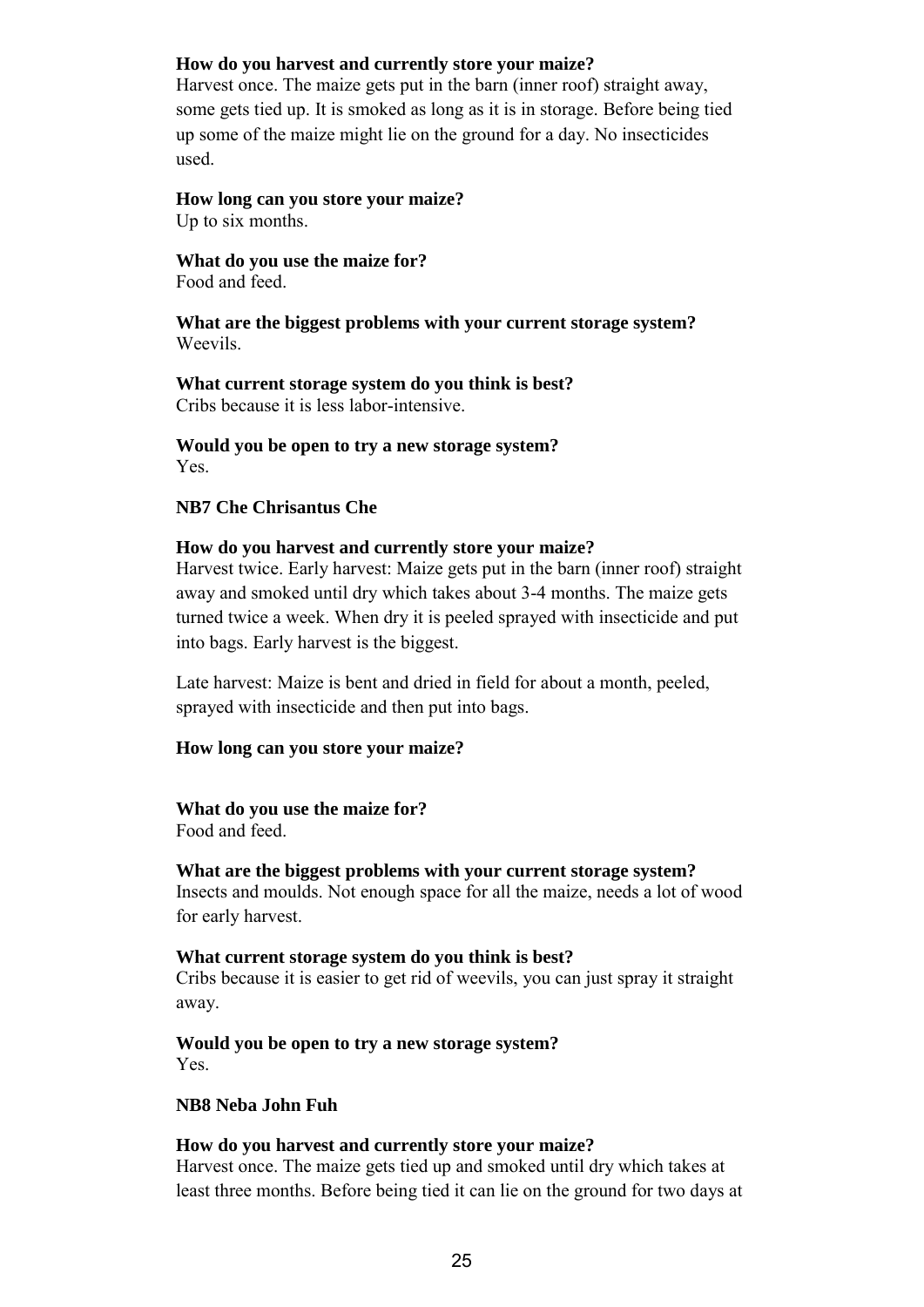the most. If the harvest is big some of the maize will be taken down sprayed with insecticide and kept in bags.

#### **How long can you store your maize?**

For a year as long as it is hanging over smoke.

#### **What do you use the maize for?**

Food, feed and wine.

**What are the biggest problems with your current storage system?**  Insects, that it is labor-intensive. Not enough storage room.

#### **What current storage system do you think is best?**

Smoking because then you don't get any rodents and you have a lot more control over the maize than if it was in a crib.

#### **Would you be open to try a new storage system?**  Yes.

#### **NB9 Daniel Che**

#### **How do you harvest and currently store your maize?**

Harvest once or twice depending on how the first harvest went.

Early harvest: Gets peeled and put into cribs to dry which takes about two to three months. Then it gets grinded and kept in sealed containers away from insects. The cribs are washed and sprayed with insecticide before new maize is put in them. If there is not enough space in the cribs some maize is put in the barn (inner roof) and smoked. The first harvest is bigger.

#### **How long can you store your maize?**

For a long time when it is made into a flour. In cribs for about six months.

### **What do you use the maize for?**

Food and feed.

#### **What are the biggest problems with your current storage system?**

Rodents can get in to the cribs, weevils when the maize is dried. Not enough storage room.

#### **What current storage system do you think is best?**

The cribs especially if you have a lot of maize since this system is less labor-intensive.

#### **Would you be open to try a new storage system?**  Yes.

#### **NB10 Nimang Pius Shu**

#### **How do you harvest and currently store your maize?**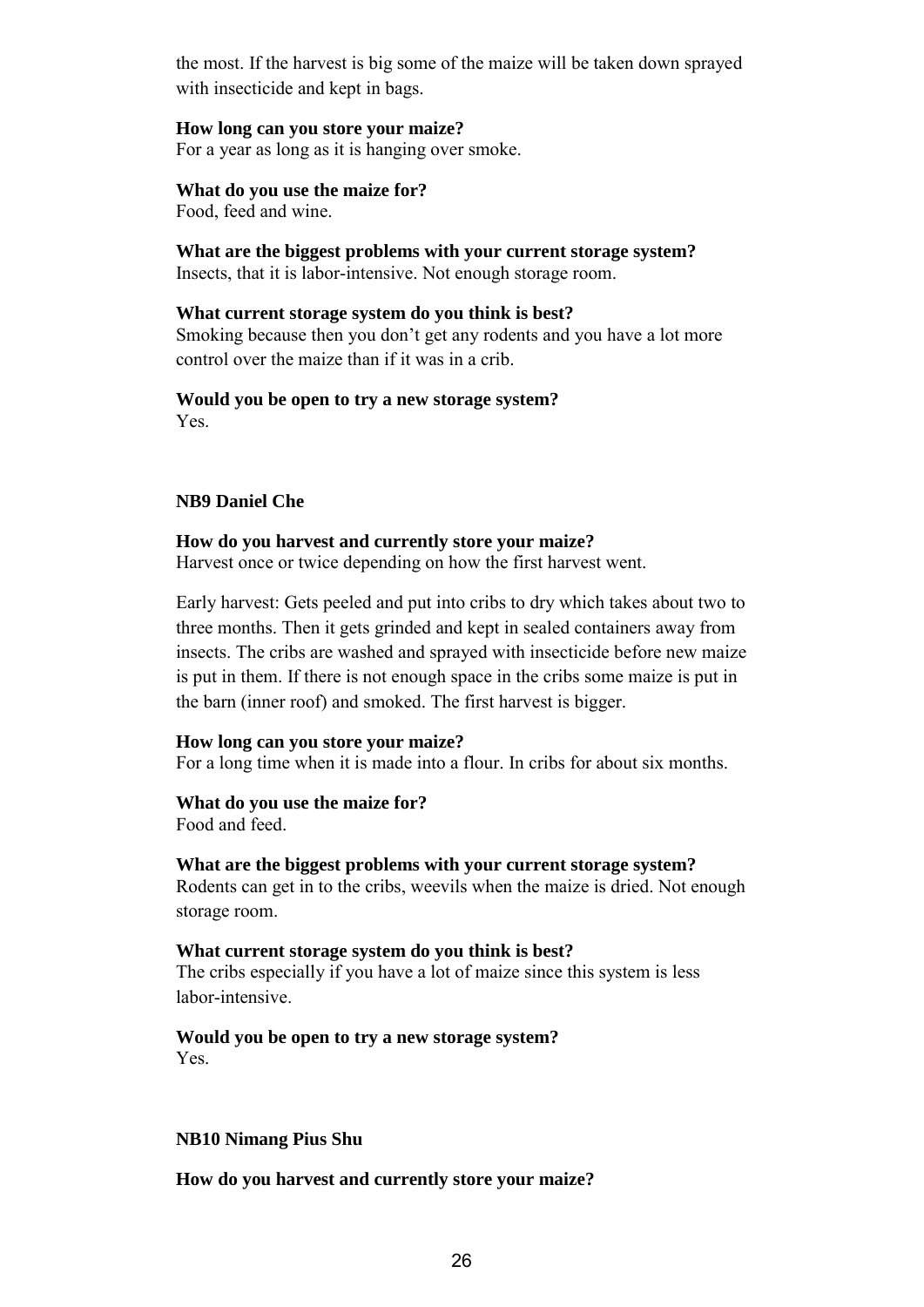Harvest once. The maize is bent in the field and left to dry for about  $1\frac{1}{2}$ month then it is put into cribs. Some is also put in the barn (inner roof) and smoked.

#### **How long can you store your maize?**

**What do you use the maize for?**  Food and feed.

**What are the biggest problems with your current storage system?**  Not having enough storage room.

In the cribs: termites eat the legs, rodents and stem borers.

In the barn: Weevils, finding good firewood, more work.

#### **What current storage system do you think is best?**

Prefer cribs over smoking in barn because of fewer weevils. Wants another system where you have fire in sealed pipes so the maize gets dry without getting any smoke.

**Would you be open to try a new storage system?**  Yes.

## <span id="page-28-0"></span>*Farmers in Dschang*

We used a translator since none of the farmers spoke English.

### **D1 Therese Kenfack**

#### **How do you harvest and currently store your maize?**

Harvest once. Early harvest, puts it straight in the barn (one layer) and smokes it until dry (up to three months) before peeling it and putting it into plastic containers with insecticide. While in the barn the maize gets turned once every two weeks.

#### **How long can you store your maize?**

Until it is finished, next harvest which means a year.

#### **What do you use the maize for?**

Food and sell some of it to buy fertilizer for next year's harvest.

#### **What are the biggest problems with your current storage system?**

Transporting the maize, firewood, weevils if the maize has dried and not been put in plastic containers straight away.

#### **What current storage system do you think is best?**

The one I have because I would not be able to fit cribs anywhere.

#### **Would you be open to try a new storage system?**

No because the seeds would be destroyed so she thinks it will be difficult to sell.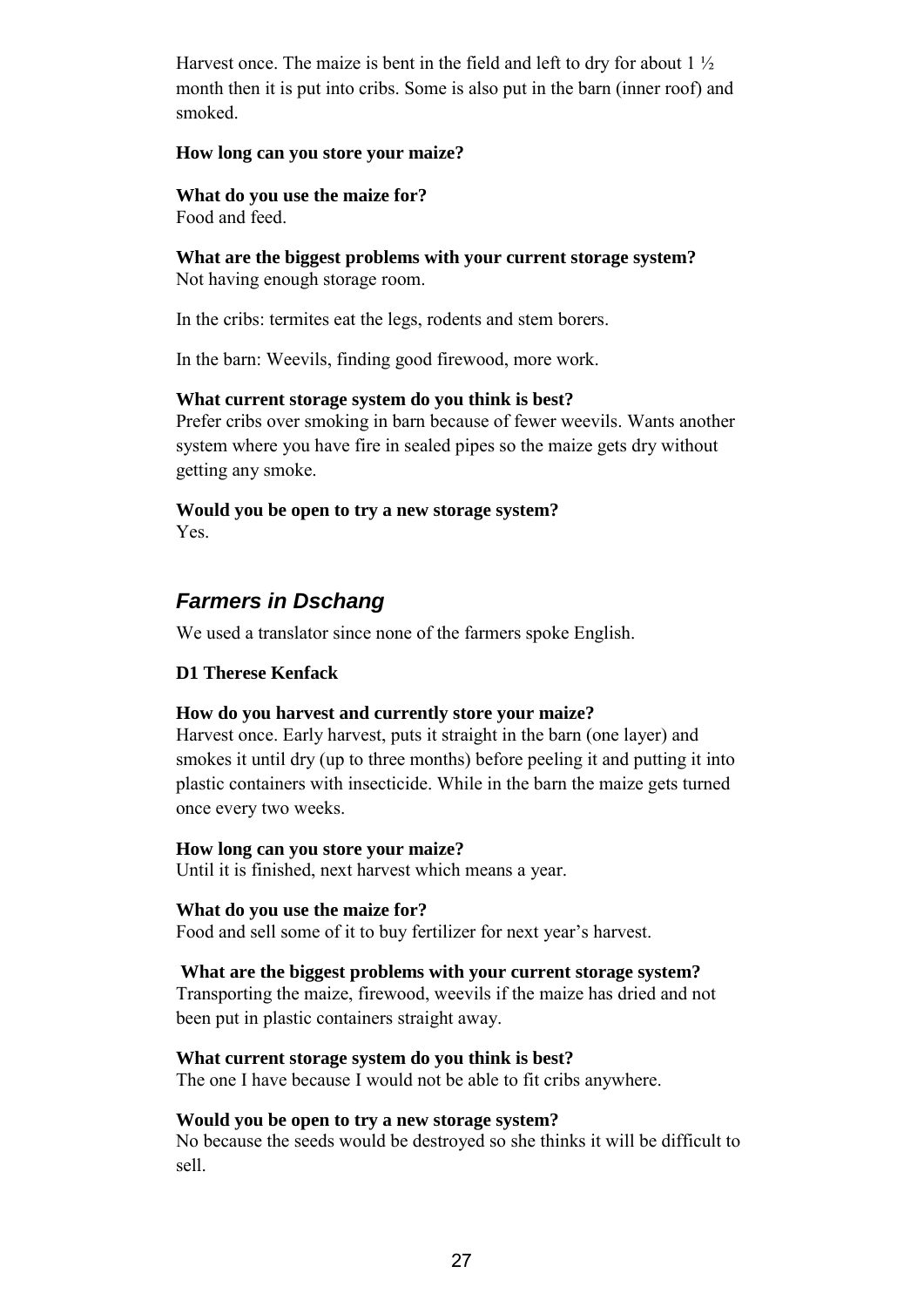#### **D2 Madame Noumedem**

#### **How do you harvest and currently store your maize?**

Harvest once. Early harvest, the maize gets tied up and smoked for three months, until dry. Before being tied, the maize might lie on the ground for a maximum of two days. When dry the maize is peeled and put into plastic containers with insecticide.

If the harvest is big some will be left in the field to dry by itself.

#### **How long can you store your maize?**

For a year (until next harvest season).

#### **What do you use the maize for?**

Food for the family, if some maize were left and got spoiled in the field she sometimes use it as feed.

#### **What are the biggest problems with your current storage system?**

Insects, wood, if you don't buy enough wood straight after harvest the maize will easily rot. Space, she has to leave it in the field if she can't fit at home where she ties it up.

#### **What current storage system do you think is best?**

Sometimes leaving the maize in the field to dry by itself is best and then peel it and put it in plastic containers. She can't have cribs because of lack of space at her house. If she had cribs close to the field someone could easily steel the maize.

#### **Would you be open to try a new storage system?**

She would be open to try it if we can show her that it is working first.

#### **D3 Fransisca Nzomo**

#### **How do you harvest and currently store your maize?**

Harvest once. Early harvest, the maize is put straight on the inner roof of the house, one layer of maize. It is then sundried by the heat from the outer roof until dry which takes about three months. The maize is then peeled and put into plastic containers with insecticide. The maize is never turned.

#### **How long can you store your maize?**

Up to next harvest, a year, until nothing is left.

#### **What do you use the maize for?**

Food for the family, some gets sold and some is used as feed for poultry.

#### **What are the biggest problems with your current storage system?**

Rats and weevils because she does not smoke it. No problem with space.

#### **What current storage system do you think is best?**

Her own system because it doesn't require any wood.

## **Would you be open to try a new storage system?**

Yes if she can see it that it works she is open to try it.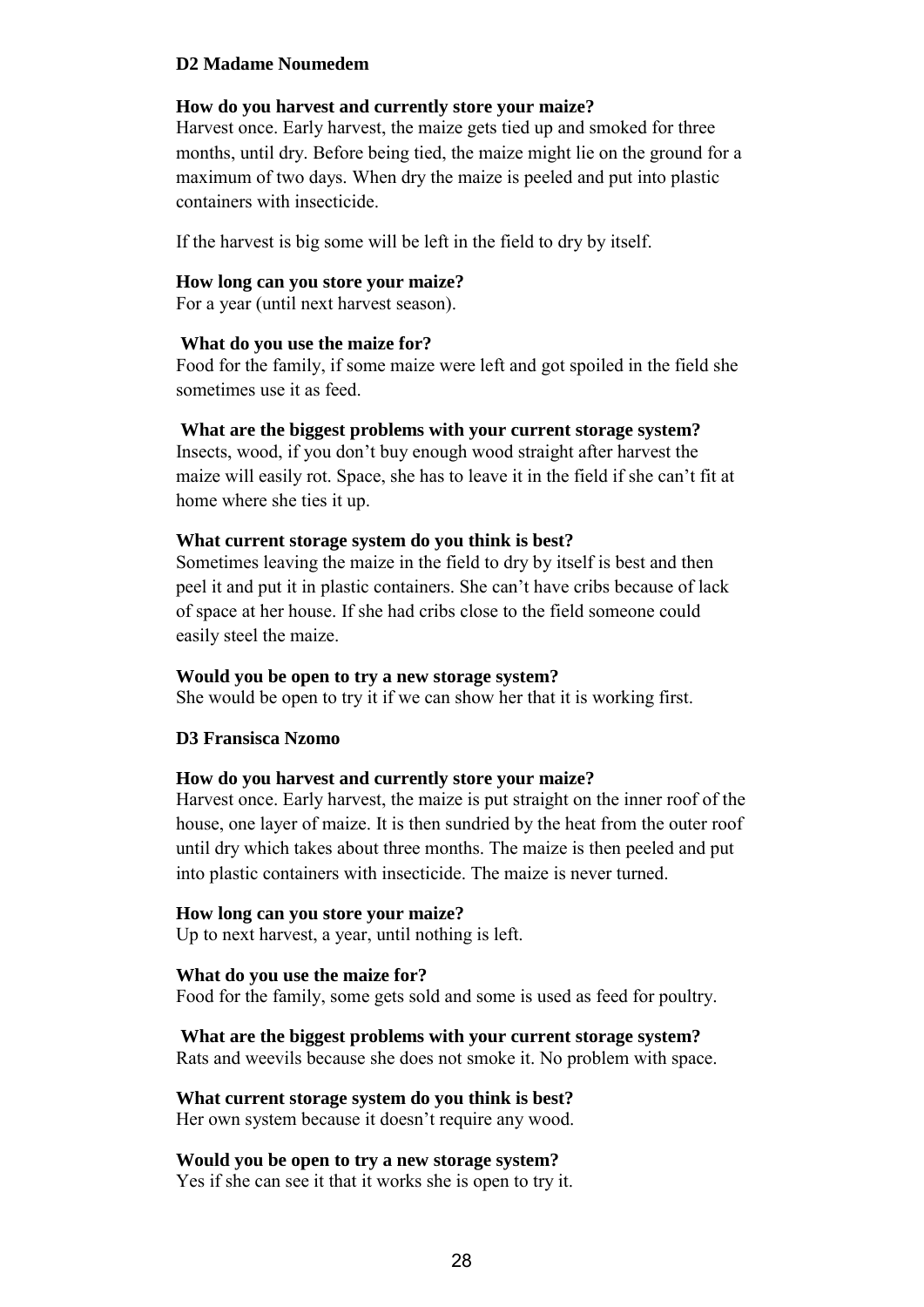#### **D4 Suzanne Nguofack**

#### **How do you harvest and currently store your maize?**

Harvest once. Early harvest, the maize is put straight on the inner roof of the house, one layer of maize. It is then sundried by the heat from the outer roof until dry which takes about three months. The maize is then peeled and put into plastic containers but without insecticide. The maize is never turned.

#### **How long can you store your maize?**

Until it is finished which means up to a year.

#### **What do you use the maize for?**

Food for the family the maize that has gotten spoiled she sells as feed.

#### **What are the biggest problems with your current storage system?**

Transportation from the field to the house. Rats is a huge problem they can destroy up to half of the harvest and the cats can't keep up with killing them all. Weevils, she doesn't have a problem with mould.

#### **What current storage system do you think is best?**

Her own storage system since the maize is clean on the outside when you peel it and the system doesn't require any wood.

#### **Would you be open to try a new storage system?**

She has concerns about how healthy it would be to spray yeast on the maize and also about the costs of buying suitable containers and how well it will keep if she opens the container a lot. If we can show her that the new system works well she would be willing to try it.

#### **D5 Marie**

#### **How do you harvest and currently store your maize?**

Harvest three times, early; July/August, late; December. The third harvest which is in February is planted in another field, a wetland since the maize grows during the dry season. Same procedure every harvest. The maize is put straight into the barn (inner roof) and gets smoked/sundried. There is only one layer of maize and it gets turned twice every week until dry which takes about two months. The maize is then peeled and put into plastic containers with insecticide.

The harvest in July is the biggest and most profitable.

**How long can you store your maize?**  Up to a year.

**What do you use the maize for?**  Only food, some is sold.

#### **What are the biggest problems with your current storage system?**

Weevils and not having enough wood. If there is not enough wood in the beginning of drying she has problems with moulds as well as weevils.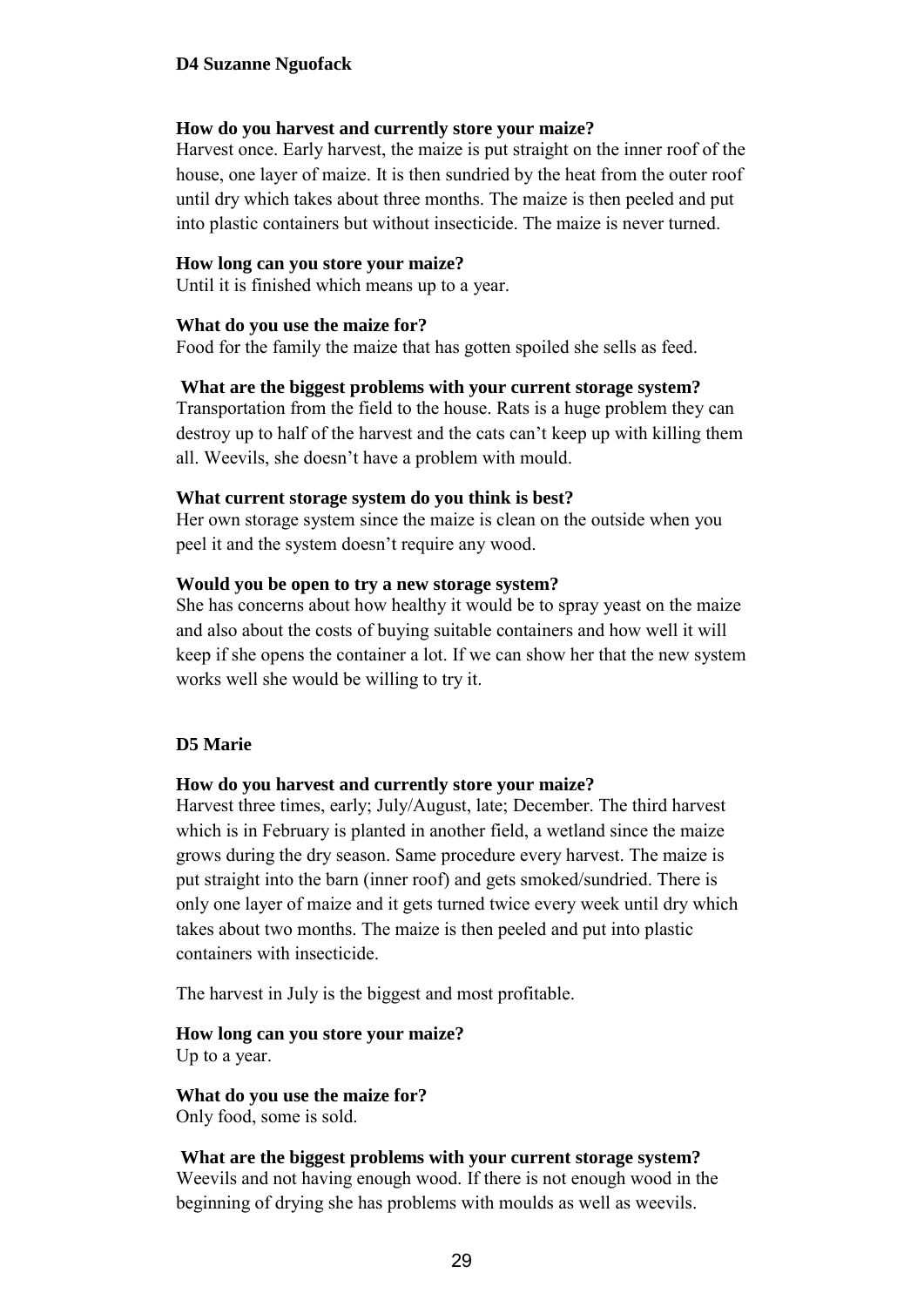Transport is also a big problem, they have a lot of different fields were they harvest.

## **What current storage system do you think is best?**

She doesn't know of any other storage system.

#### **Would you be open to try a new storage system?**

Yes she is willing but concerned about where to get the yeast from.

#### **D6 Pauline**

Same answers as previous other (the second wife). Samples were taken from both early and late harvest.

#### **D7 Delphine Teumo**

#### **How do you harvest and currently store your maize?**

Have just started to harvest twice a year. Maize is put straight on the inner roof (one layer) were it gets sundried; some which lies on top of the kitchen gets smoked. If the harvest is big, the maize is turned once a week. Same procedure during both early and late harvest. After three months (when dry) some of the maize gets peeled and put into pots for quick use. The rest of the maize get the leafs peeled off and is put in a container with insecticide.

Early harvest is the biggest.

## **How long can you store your maize?**

Can keep it until next harvest.

**What do you use the maize for?**  Food and feed.

**What are the biggest problems with your current storage system?**  Weevils and moulds when the maize was harvested too wet.

#### **What current storage system do you think is best?**

Don't know of any other system.

#### **Would you be open to try a new storage system?**

Yes if supplied with starting material for it. She is concerned about how you would peel the maize when wet and whether it would be possible to take out some maize from the sealed container straight away.

#### **D8 Marié Kinkeu**

#### **How do you harvest and currently store your maize?**

Harvest once, early harvest. Harvest is put straight on the inner roof and gets sundried which takes about 2-3 months. The maize lies in many layers and gets turned once a week. When dry the outer layer is peeled off and the maize is put into bags and insecticide is sprayed on.

### **How long can you store your maize?**

Until next harvest so up to a year.